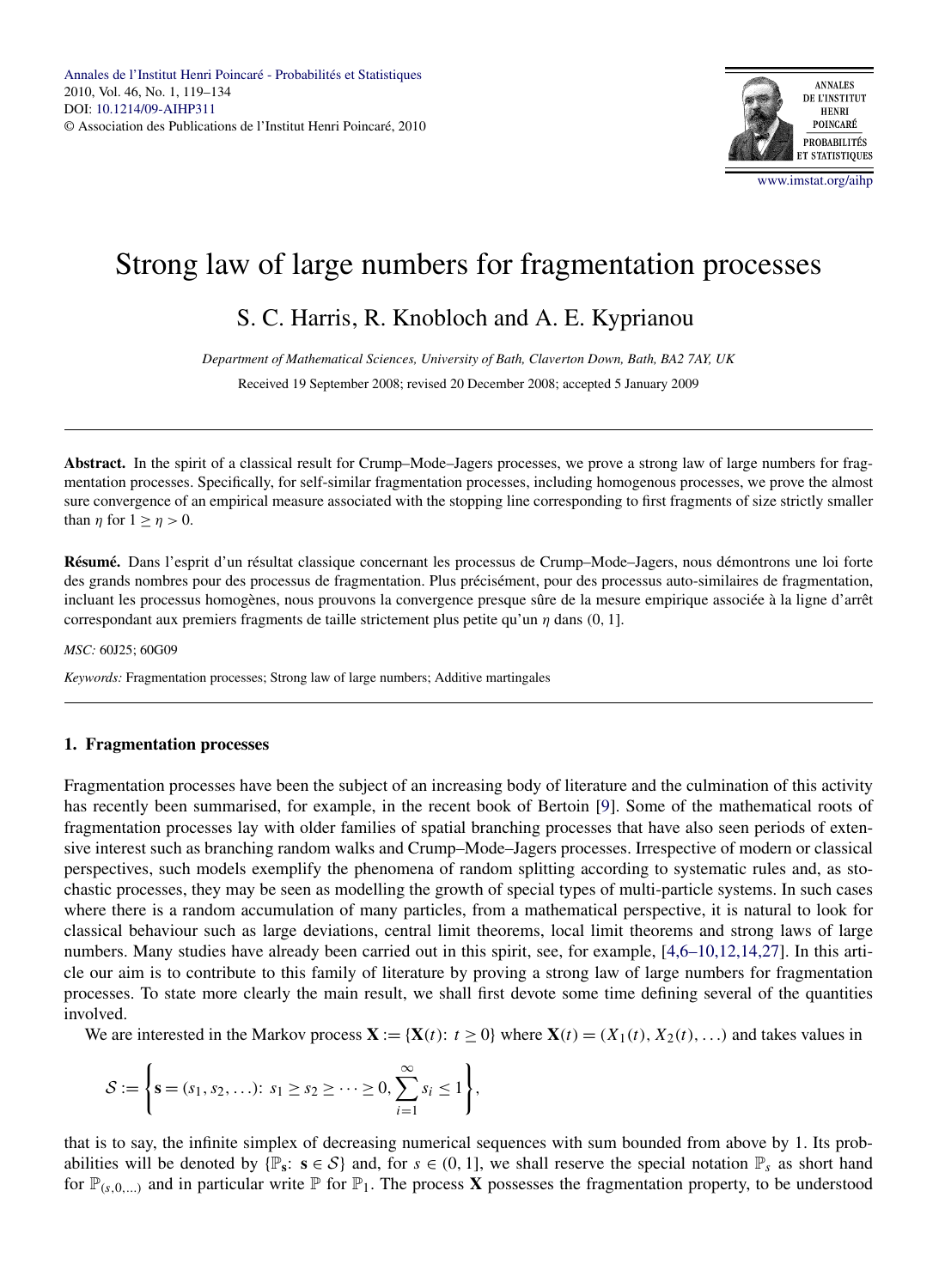<span id="page-1-0"></span>as follows. Given that  $\mathbf{X}(t) = (s_1, s_2, \ldots)$ , where  $t \geq 0$ , then for  $u > 0$ ,  $\mathbf{X}(t + u)$  has the same law as the variable obtained by ranking in decreasing order the sequences  $X^{(1)}(u)$ ,  $X^{(2)}(u)$ , ... where the latter are independent, random mass partitions with values in S having the same distribution as  $\mathbf{X}(u)$  under  $\mathbb{P}_{s_1}, \mathbb{P}_{s_2}, \dots$  respectively. The process **X**, henceforth called a mass fragmentation process, is said to be self-similar with index  $\alpha \in \mathbb{R}$  if further, for every  $r > 0$ , the law of  $\{r\mathbf{X}(r^{\alpha}t): t \geq 0\}$  under  $\mathbb{P}$  is  $\mathbb{P}_r$ . In the special case that  $\alpha = 0$ , we call **X** a homogenous fragmentation process. The monograph of Bertoin [\[9\]](#page-15-0) gives a very precise and complete account of the existence and characterization of such processes. However, for later convenience, we shall provide here some additional but modest insight into the stochastic structure of homogenous processes.

It is known that homogenous fragmentation processes can be characterized by a dislocation measure *ν* on S such that  $v({(1, 0, ...)}) = 0$  and

$$
\int_{\mathcal{S}} (1-s_1)\nu(\mathrm{d}s) < \infty.
$$

One may also include the possibility of continuous erosion of mass, however, this feature will be excluded in this article. In the case, that

$$
\nu\left(\sum_{i=1}^{\infty} s_i < 1\right) = 0\tag{1}
$$

we say that the fragmentation process is *conservative* and otherwise *dissipative*.

Roughly speaking, the dislocation measure specifies the rate at which blocks split so that a block of mass *x* dislocates into a mass partition *x***s**, where  $s \in S$ , at rate  $v$ (ds). To be more precise, consider a Poisson point process  $\{(s(t), k(t)) : t \geq 0\}$  with values in  $S \times \mathbb{N}$  and intensity measure  $\nu \otimes \sharp$  where  $\sharp$  denotes the counting measure on  $\mathbb{N} = \{1, 2, \ldots\}$ . Then the homogenous fragmentation process associated with *ν* changes state at all times  $t \ge 0$  for which an atom  $(s(t), k(t))$  occurs in  $S\{(1, 0, \ldots)\}\times\mathbb{N}$ . At such a time *t*, the sequence  $X(t)$  is obtained from  $X(t)$ by replacing its  $k(t)$ th term,  $X_{k(t)}(t-)$ , with the sequence  $X_{k(t)}(t-)$ **s** $(t)$  and ranking the terms in decreasing order. When  $\nu(S) < \infty$  there is finite activity over finite intervals of time in the underlying Poisson point process. Otherwise said, individual blocks remain unchanged for exponential periods of time with parameter *ν(*S*)*. In this case, by taking the negative logarithm of fragment sizes, the fragmentation process is akin to a Markovian (or continuous time) branching random walk; see, for example, Biggins [\[16\]](#page-15-0) or Uchiyama [\[30\]](#page-15-0). One may also think of a fragmentation process in this setting as closely related to a Crump–Mode–Jagers process where the negative logarithm of fragment sizes plays the role of birth times; see, for example, Jagers [\[26\]](#page-15-0) and Bertoin and Martinez [\[11\]](#page-15-0). The case that  $\nu(\mathcal{S}) = \infty$  is the more interesting case in the sense that there are a countable but infinite number of dislocations over any finite time horizon and therefore, mathematically speaking, many results need to be handled differently to the case of branching random walks or Crump–Mode–Jagers processes.

The above construction focuses on mass partitions, however, it can also be seen as the natural consequence of a more elaborate Poissonian procedure concerning the partition of the natural numbers. Let  $\mathcal P$  be the space of partitions of the natural numbers. Here a partition of N is a sequence  $\pi = (\pi_1, \pi_2, \ldots)$  of disjoint sets, called blocks, such that  $\bigcup_i \pi_i = \mathbb{N}$ . The blocks of a partition are enumerated in the increasing order of their least element; that is to say  $\min \pi_i \leq \min \pi_j$  when  $i \leq j$  (with the convention that  $\min \emptyset = \infty$ ). Now consider the measure on P,

$$
\mu(\mathrm{d}\pi) = \int_{\mathcal{S}} \varrho_{\mathbf{s}}(\mathrm{d}\pi)\nu(\mathrm{d}\mathbf{s}),\tag{2}
$$

where  $\rho_s$  is the law of Kingman's paint-box based on **s** (cf. Chapter 2 of Bertoin [\[9\]](#page-15-0)). It is known that  $\mu$  is an exchangeable partition measure, meaning that it is invariant under the action of finite permutations on  $P$ . It is also known (cf. Chapter 3 of Bertoin [\[9\]](#page-15-0)) that it is possible to construct a fragmentation process on the space of partitions P with the help of a Poisson point process on  $\mathcal{P} \times \mathbb{N}$ ,  $\{(\pi(t), k(t)) : t \geq 0\}$ , which has intensity measure  $\mu \otimes \sharp$ . The aforementioned P-valued fragmentation process is a Markov process which we denote by  $\Pi = \{ \Pi(t) : t \geq 0 \}$ , where  $\Pi(t) = (\Pi_1(t), \Pi_2(t), \ldots)$  is such that at all times  $t \ge 0$  for which an atom  $(\pi(t), k(t))$  occurs in  $(\mathcal{P} \backslash \mathbb{N}) \times \mathbb{N}$ , *Π(t)* is obtained from *Π(t*−*)* by partitioning the *k(t)*th block into the sub-blocks  $(Π<sub>k(t)</sub>(t−) ∩ π<sub>j</sub>(t));$  *j* = 1*,* 2*,...*).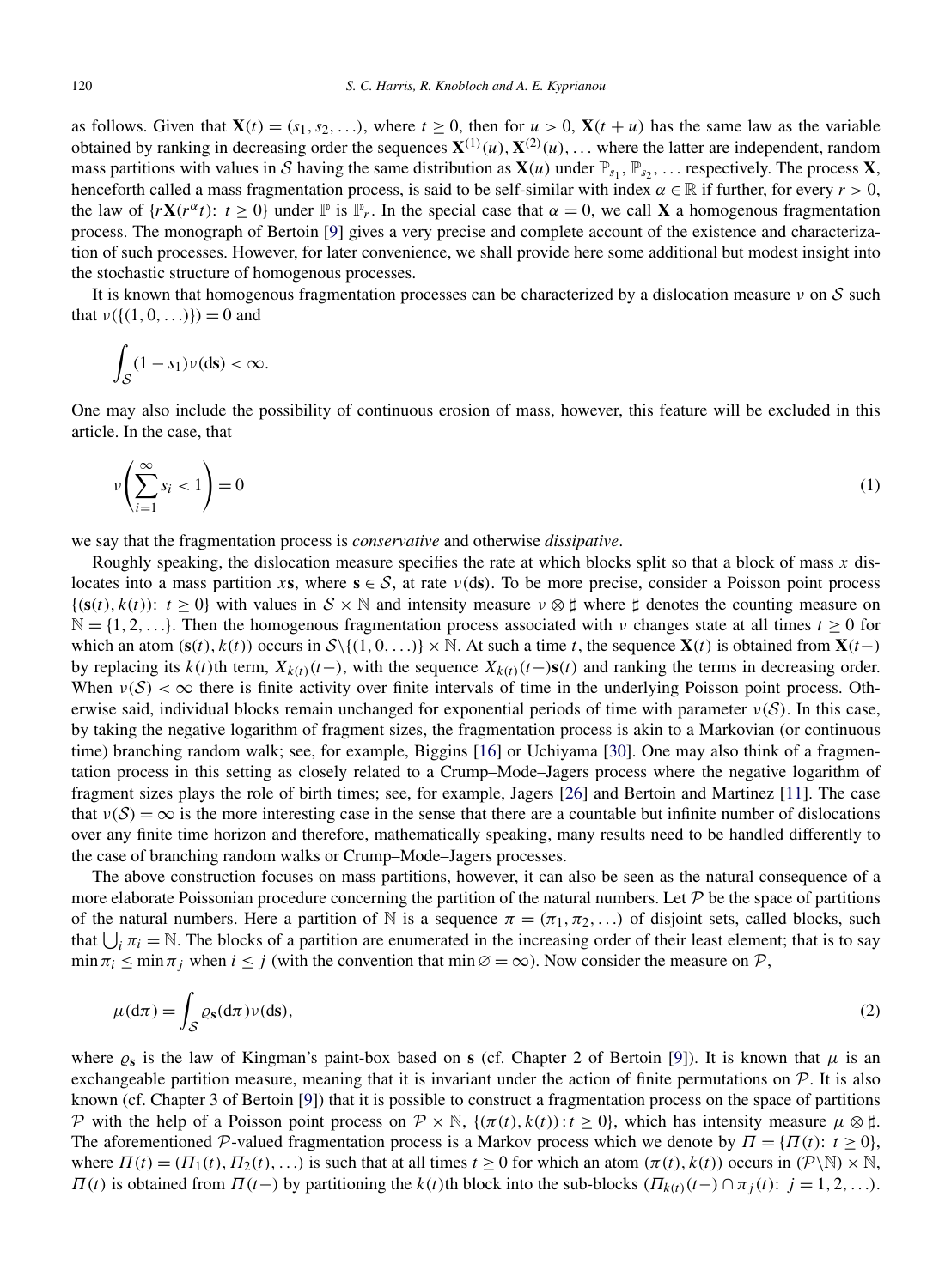<span id="page-2-0"></span>Thanks to the properties of the exchangeable partition measure  $\mu$  it can be shown that, for each  $t \geq 0$ , the distribution of  $\Pi(t)$  is exchangeable and moreover, blocks of  $\Pi(t)$  have asymptotic frequencies in the sense that for each  $i \in \mathbb{N}$ ,

$$
| \Pi_i(t) | := \lim_{n \uparrow \infty} \frac{1}{n} \sharp \{ \Pi_i(t) \cap \{1,\ldots,n\} \}
$$

exists almost surely. Further, these asymptotic frequencies, when ranked in decreasing order, form a homogenous mass fragmentation process with dislocation measure *ν*.

For future reference we also note from Proposition 2.8 of Bertoin [\[9\]](#page-15-0) that the ordered asymptotic frequencies of *π* sampled under  $\varrho_s$ , written  $|\pi|^\downarrow$ , satisfy  $|\pi|^\downarrow =$  **s** almost surely and  $|\pi_1|$  is a size-biased sample of **s** almost surely. Here "size-biased sample" means that  $\rho_s(|\pi_1| = s_i) = s_i$  for  $i = 1, 2, \ldots$ . It thus follows from [\(2\)](#page-1-0) and Fubini's theorem that for test functions  $f:[0,1] \rightarrow [0,\infty)$  with  $f(0) = 0$  and  $g:\mathcal{S} \rightarrow [0,\infty)$ ,

$$
\int_{\mathcal{P}} g\left(|\pi|^{\downarrow}\right) f\left(|\pi_1|\right) \mu(\mathrm{d}\pi) = \int_{\mathcal{S}} g(s) \left(\int_{\mathcal{P}} f\left(|\pi_1|\right) \varrho_s(\mathrm{d}\pi)\right) \nu(\mathrm{d}s) \n= \int_{\mathcal{S}} g(s) \left(\sum_{i=1}^{\infty} s_i f(s_i)\right) \nu(\mathrm{d}s).
$$
\n(3)

In the forthcoming discussion, unless otherwise stated, we shall exclusively understand  $(X, \mathbb{P})$  to be a homogenous mass fragmentation processes as described above and refer to the underlying P-valued fragmentation process as *Π*.

Let us introduce the constant

$$
\underline{p} := \inf \left\{ p \in \mathbb{R} : \int_{\mathcal{S}} \left| 1 - \sum_{i=1}^{\infty} s_i^{1+p} \right| \nu(\mathrm{d}s) < \infty \right\}
$$

which is necessarily in  $(-1, 0]$ . It is well known that

$$
\Phi(p) := \int_{\mathcal{S}} \left(1 - \sum_{i=1}^{\infty} s_i^{1+p}\right) \nu(\text{ds})
$$

is strictly increasing and concave for  $p \in (p, \infty)$ . Let us assume the following.

(A1) If 
$$
p = 0
$$
 then

$$
\Phi'(0+) = \int_{\mathcal{S}} \left( \sum_{i=1}^{\infty} s_i \log \left( \frac{1}{s_i} \right) \right) \nu(\mathrm{d}s) < \infty.
$$

The function *Φ* has a special meaning in the context of the growth of a "tagged" fragment. If one considers the process  $\xi = {\xi_t : t \geq 0}$ , where

$$
\xi_t := -\log \big| \Pi_1(t) \big|,
$$

then the underlying Poissonian structure implies that *ξ* is a subordinator. Moreover, *Φ* turns out to be its Laplace exponent meaning that

$$
\Phi(p) = -t^{-1} \log \mathbb{E} \left( e^{-p\xi_t} \right)
$$

for all *p* ≥ 0. The subordinator *ξ* is killed at rate *Φ(*0*)* ≥ 0 (with zero killing rate meaning that there is no killing). Further, when  $p < 0$ ,  $\xi$  has finite mean, that is to say  $\Phi'(0+) < \infty$  and the same is true when  $p = 0$  thanks to (A1).

Through the exponent  $\Phi$  we may introduce the Malthusian parameter  $p^*$  which is the unique solution to the equation  $\Phi(p^*) = 0$  when it exists. In the conservative case, it always exists and satisfies  $p^* = 0$ . For the dissipative case we introduce an extra assumption to cater for its existence.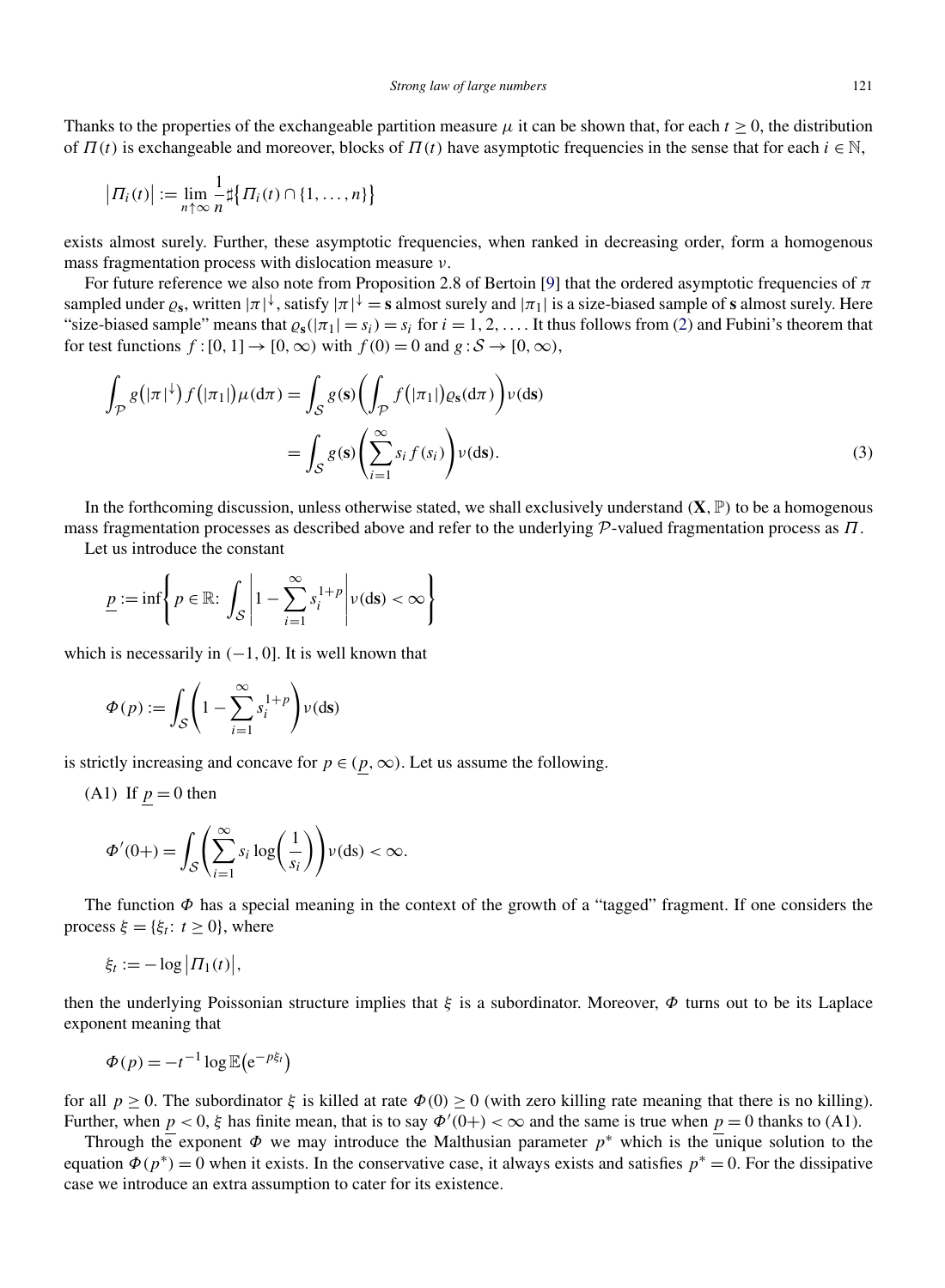<span id="page-3-0"></span>(A2) If *ν* is dissipative, there exists a  $p^* > p$  such that  $\Phi(p^*) = 0$ .

Note that necessarily in the dissipative case  $p^* < 0$  and then  $\Phi(0) > 0$ . A second assumption we will need with regard to the Malthusian parameter in the dissipative case is the following.

(A3) If *ν* is dissipative then there exists a  $p_0 \in (1, 2]$  such that

$$
\int_{\mathcal{S}} \left( \sum_{i=1}^{\infty} s_i^{1+p^*} \right)^{p_0} \nu(\mathrm{d}s) < \infty.
$$

*From this moment on we shall always assume, unless otherwise stated, that assumptions* (A1)*,* (A2) *and* (A3) *are in force.*

Let  $\mathbf{X}_n := \{X_{n,j}: j \geq 1\}$  be an arbitrary enumeration of fragments as they are frozen at the instant they become strictly smaller than  $1 \ge \eta > 0$ . The set  $\mathbf{X}_n$  is a classic example of the resulting family of fragments obtained when sampling the fragmentation process **X** at a stopping line (corresponding to the first fragment in its line of descent to be smaller than *η* in size) for which the so-called extended fragmentation property holds. The latter says that, if  $\mathcal{F}_n$  is the natural filtration generated by sweeping through the fragmentation process up to the stopping line  $X_\eta$ , then given  $\mathcal{F}_\eta$ the subsequent evolution of the fragments in  $X_n$  are independent copies of X with respective laws  $\mathbb{P}_{X_{n}}$ ,  $\mathbb{P}_{X_n}$ ,  $\ldots$ . See Definition 3.4 and Lemma 3.14 of Bertoin [\[9\]](#page-15-0), respectively. Moreover, we may talk of  $\{X_n: 1 \geq n > 0\}$  as a monotone sequence of stopping lines since, if  $\eta' < \eta$ , then every fragment in  $\mathbf{X}_{\eta'}$  is either a fragment of  $\mathbf{X}_{\eta}$  or the result of a sequence of dislocations of a fragment in  $\mathbf{X}_n$ . For convenience, when  $\eta \geq 1$  we shall simply define  $\mathbf{X}_n$  as a block of unit size.

Bertoin and Martinez [\[11\]](#page-15-0) propose the idea of using a fragmentation process to model the crushing of rocks in the mining industry. In that setting one assumes that rock fragments, occurring as the consequence of subjecting a single boulder to a continuous crushing process, are represented by the evolution of **X**. If rock fragments are no longer subject to crushing the moment that they are small enough to pass through a mesh of fixed diameter, then one may think of the stopping line  $X_\eta$  as the sizes of what falls through the mesh throughout the entire crushing process.

In the setting of a C–M–J process, where birth times correspond to the negative logarithm of fragment sizes, the analogue of the stopping line  $X_n$  is what is known as the *coming generation*.

# **2. Main result**

The main object of interest in this paper is the following family of random measures on [0*,* 1]

$$
\rho_{\eta}(\cdot) = \sum_{j} X_{\eta,j}^{1+p^*} \delta_{X_{\eta,j}/\eta}(\cdot), \quad 1 \ge \eta > 0,
$$
\n(4)

where  $\delta_x(\cdot)$  is the Dirac measure, assigning unit mass to sets which contain the point *x*. For all bounded measurable functions  $f:[0,1] \to [0,\infty)$  we write

$$
\langle \rho_{\eta}, f \rangle = \sum_{j} X_{\eta, j}^{1 + p^*} f(X_{\eta, j} / \eta).
$$

Our objective is to show that  $\langle \rho_n, f \rangle$  behaves asymptotically as  $\eta \downarrow 0$  like the limit of a classical, unit mean martingale, up to a multiplicative constant which depends on *f* .

The aforementioned classical unit mean martingale is  $\{\sum_{i=1}^{\infty} X_i^{1+p^*}(t), t \ge 0\}$ ; it is the analogue of the classical additive martingale for branching random walks. In Theorem 1 of [\[13\]](#page-15-0) the analogue of the classical Biggins' martingale convergence theorem was proved which shows in particular that

$$
\Lambda(p^*) := \lim_{t \uparrow \infty} \sum_{i=1}^{\infty} X_i^{1+p^*}(t)
$$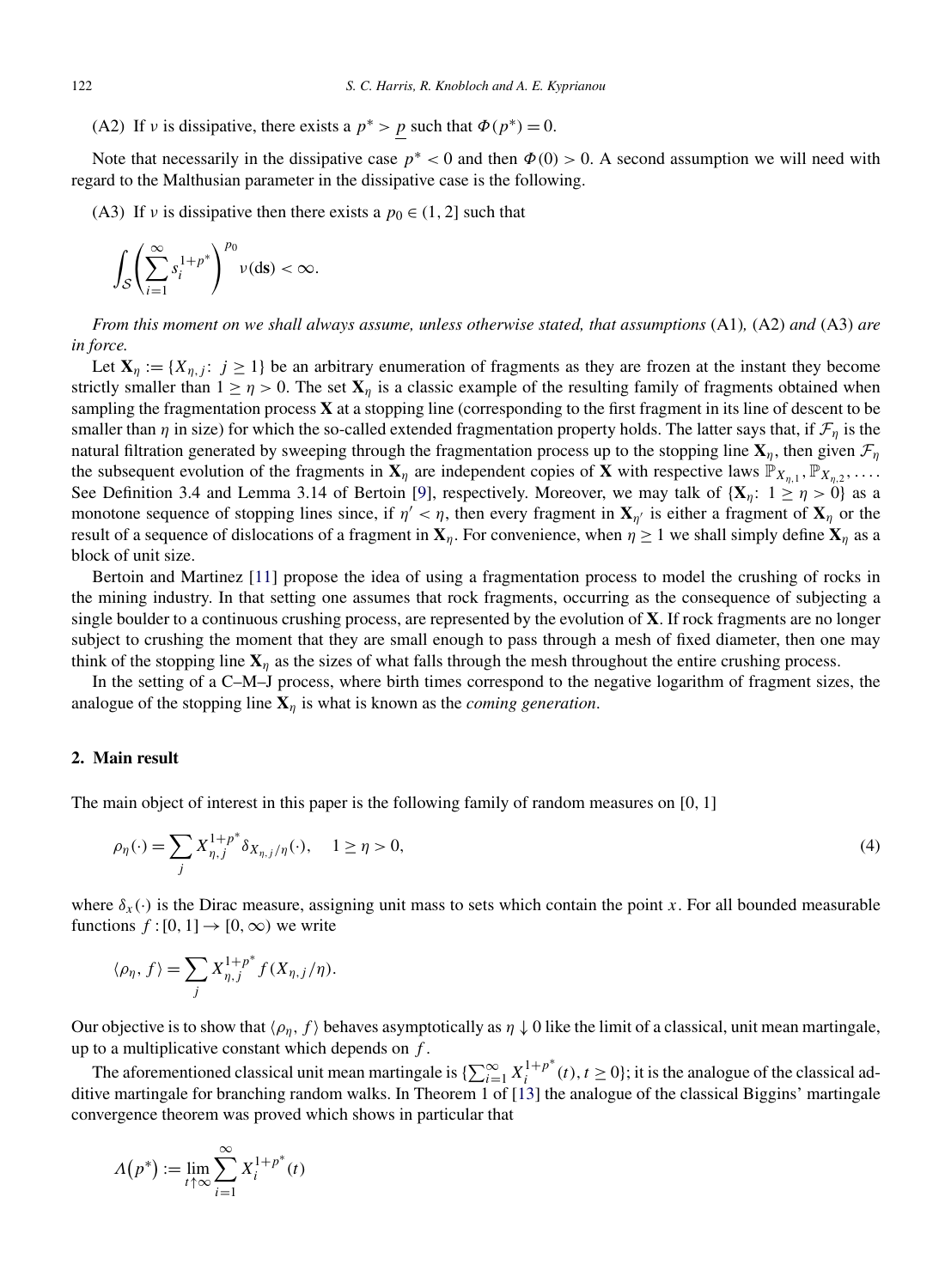<span id="page-4-0"></span>exists in the  $L^1(\mathbb{P})$  sense (in addition to being a  $\mathbb{P}$ -almost sure limit). See [\[15\]](#page-15-0) for the original setting of this result. Note, in the conservative case we have trivially that  $\Lambda(p^*) = 1$  on account of the fact that  $p^* = 0$  and total mass is preserved at all times,  $\sum_{i=1}^{\infty} X_i(t) = 1$  for all  $t \ge 0$ . As a prelude to the main result, the next lemma shows us that the total mass of the empirical measure [\(4\)](#page-3-0) is a uniformly integrable martingale with the same limit  $\Lambda(p^*)$ .

**Lemma 1.** *We have that*

$$
\langle \rho_{\eta}, 1 \rangle = \mathbb{E}(\Lambda(p^*)|\mathcal{F}_{\eta}) \quad \text{for } 1 \ge \eta > 0,
$$

*showing in particular that*  $\{\langle \rho_n, 1 \rangle : 1 \geq \eta > 0\}$  *is a uniformly integrable, unit mean martingale.* 

**Proof.** Suppose that  $A_n(t)$  corresponds to the indices of fragments in **X***(t)* which are neither fragments in **X**<sub>*n*</sub> nor descendants of fragments in the stopping line  $\mathbf{X}_n$ ; that is to say,  $\mathcal{A}_n(t)$  corresponds to the indices of fragments in  $\mathbf{X}(t)$ which are greater than or equal to *η* in size. Also write  $\mathcal{D}_\eta(t)$  for the indices of fragments in  $\mathbf{X}_\eta$  which are either in  $\mathbf{X}(t)$ or have descendants in  $\mathbf{X}(t)$ . Then by the extended fragmentation property and the fact that  $\mathbb{E}(\sum_{i=1}^{\infty} X_i^{1+p^*}(t)) = 1$ for all  $t > 0$ , we have

$$
\mathbb{E}\left(\sum_{i=1}^{\infty} X_i^{1+p^*}(t) \middle| \mathcal{F}_{\eta}\right) = \sum_{i \in \mathcal{A}_{\eta}(t)} X_i^{1+p^*}(t) + \sum_{j \in \mathcal{D}_{\eta}(t)} X_{\eta,j}^{1+p^*}.
$$
 (5)

It is known that the largest fragment decays at an exponential rate (cf. Bertoin [\[7\]](#page-15-0)) and hence there exists an almost surely finite time *T* such that  $A_n(t) = \emptyset$  (and thus  $D_n(t)$  contains all the indices of the stopping line  $\mathbf{X}_n$ ) for all  $t \geq T$ . In that case, taking limits as  $t \uparrow \infty$  in (5) we get

$$
\lim_{t \uparrow \infty} \mathbb{E} \left( \sum_{i=1}^{\infty} X_i^{1+p^*}(t) \middle| \mathcal{F}_\eta \right) = \langle \rho_\eta, 1 \rangle. \tag{6}
$$

Note also that, since  $\Lambda(p^*)$  is an  $L^1(\mathbb{P})$  limit and

$$
\mathbb{E}\Bigg(\Bigg|\mathbb{E}\Bigg(\sum_{i=1}^{\infty}X_i^{1+p^*}(t)\Bigg|\mathcal{F}_{\eta}\Bigg)-\mathbb{E}\big(A\big(p^*\big)\big|\mathcal{F}_{\eta}\big)\Bigg|\Bigg)\leq \mathbb{E}\Bigg(\Bigg|\sum_{i=1}^{\infty}X_i^{1+p^*}(t)-A\big(p^*\big)\Bigg|\Bigg),
$$

the random variable  $\mathbb{E}(A(p^*)|\mathcal{F}_\eta)$  is the  $L^1(\mathbb{P})$  limit of  $\mathbb{E}(\sum_{i=1}^\infty X_i^{1+p^*}(t)|\mathcal{F}_\eta)$  as  $t \uparrow \infty$ . Referring back to (6) we deduce that in fact

$$
\langle \rho_\eta, 1 \rangle = \mathbb{E}(\Lambda(p^*)|\mathcal{F}_\eta)
$$

which implies the statement of the lemma.  $\Box$ 

*,*

In the conservative case,  $\langle \rho_{\eta}, 1 \rangle$  is of course trivially identically equal to 1 for all  $1 \ge \eta > 0$ . In the dissipative case, although the limiting variable  $\Lambda(p^*)$  is the result of  $L^1(\mathbb{P})$  convergence, it is not immediately clear that  $\mathbb{P}(\Lambda(p^*) > 0) = 1$ . However, by conditioning on the state of the fragmentation process at time  $t > 0$ , one easily shows that if  $\phi(x) := \mathbb{P}_x(\Lambda(p^*) = 0)$  for any  $1 \ge x > 0$ , then

$$
\phi(x) = \mathbb{E}_x \left( \prod_{i=1}^{\infty} \phi(X_i(t)) \right).
$$

Note, however, that by homogeneity, for all  $1 \ge x > 0$ ,  $\mathbb{P}_x(A(p^*) = 0) = \mathbb{P}(x \Lambda(p^*) = 0) = \mathbb{P}(A(p^*) = 0)$ . It follows that if  $\mathbb{P}(A(p^*)=0) < 1$  then  $\phi(x) = 0$  for all  $1 \ge x > 0$ . In particular,  $\mathbb{P}(A(p^*)=0) = 0$ . The only other possibility is that  $\mathbb{P}(\Lambda(p^*)=0)=1$ , which contradicts the fact that  $\Lambda(p^*)$  is an  $L^1(\mathbb{P})$ -limit.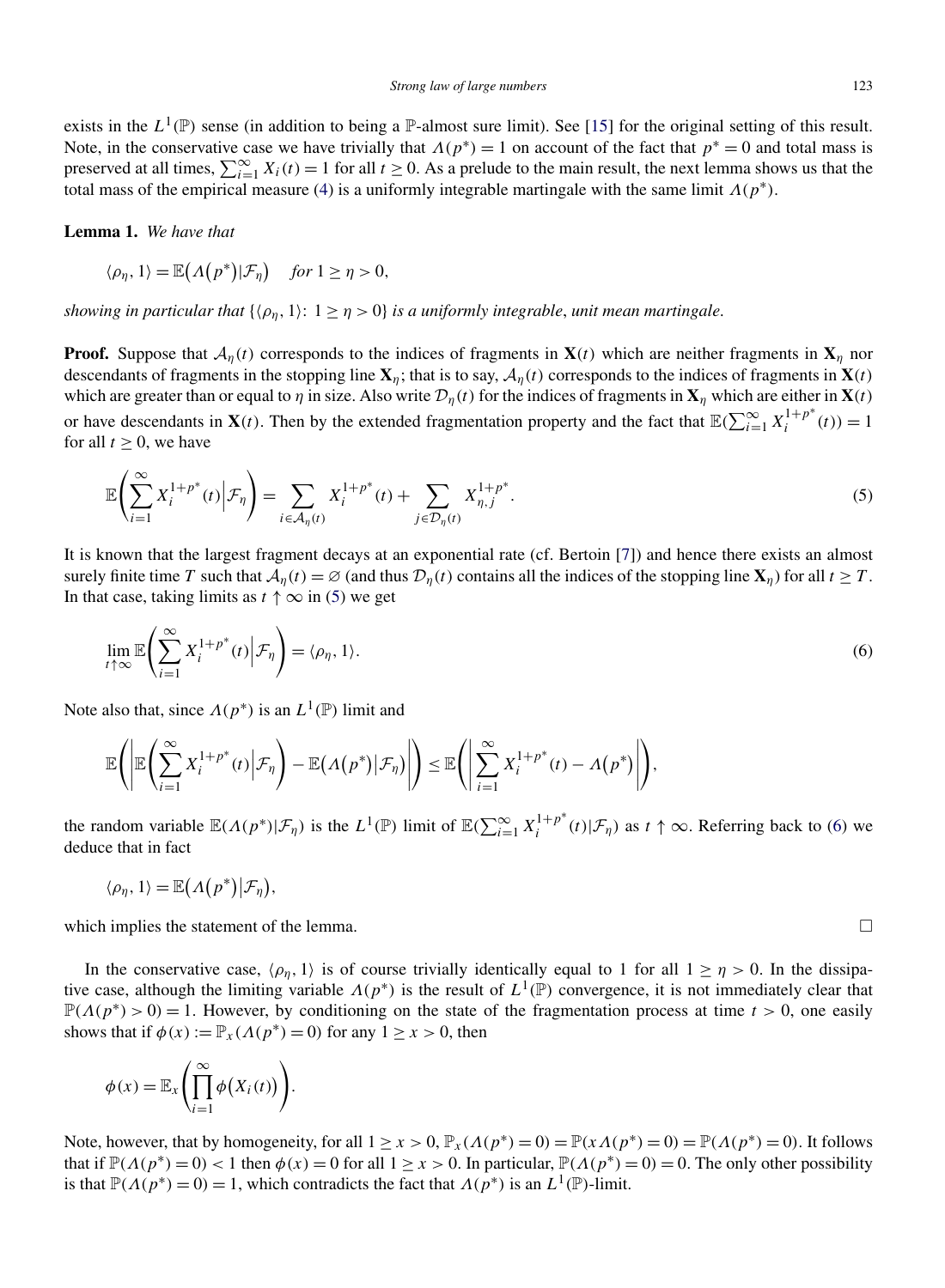<span id="page-5-0"></span>Now consider the completely deterministic measure  $\rho$  on [0, 1] which is absolutely continuous with respect to Lebesgue measure and satisfies

$$
\rho(\mathrm{d}u)=\frac{1}{\Phi'(p^*)}\left(\int_{\mathcal{S}}\sum_{n=1}^{\infty}\mathbf{1}_{\{u>s_n\}}s_n^{1+p^*}v(\mathrm{d}s)\right)\frac{\mathrm{d}u}{u},
$$

where, in the case that  $p^* = 0$  we understand  $\Phi'(p^*) = \Phi'(0+)$ . For bounded measurable functions  $f:[0,1] \to$  $[0, \infty)$  we write

$$
\langle \rho, f \rangle = \frac{1}{\Phi'(p^*)} \int_0^1 f(u) \left( \int_S \sum_{n=1}^\infty \mathbf{1}_{\{u > s_n\}} s_n^{1+p^*} \nu(\text{d}s) \right) \frac{\mathrm{d}u}{u} . \tag{7}
$$

The measure  $\rho$  has a special meaning for the subordinator  $\xi$ . Let us suppose that **P** is taken as the intrinsic law associated with  $\xi$ . On account of the fact that  $\Phi(p^*) = 0$ , the quantity  $\Phi(p^{*}) = \Phi(q + p^*)$  for  $p \ge 0$  represents the Laplace exponent of *ξ* under the change of measure

$$
\left. \frac{\mathrm{d} \mathbf{P}^{(p^*)}}{\mathrm{d} \mathbf{P}} \right|_{\sigma {\{\xi_s : s \leq t\}}} = \mathrm{e}^{-p^* \xi_t}.
$$

If *m* is the jump measure associated with  $(\xi, \mathbf{P})$  and  $m^{(p^*)}$  is the jump measure associated with  $(\xi, \mathbf{P}^{(p^*)})$ , then standard theory tells us that  $m^{(p^*)}(dx) = e^{-p^*x}m(dx)$  for  $x > 0$ . In terms of the dislocation measure *v* we may thus write (cf. p. 142 of Bertoin [\[9\]](#page-15-0)) that

$$
m^{(p^*)}(\mathbf{d}x) = e^{-x(1+p^*)} \sum_{i=1}^{\infty} \nu(-\log s_i \in \mathbf{d}x)
$$
 (8)

for  $x \in (0, \infty)$ . It is also known from classical renewal theory (cf. Bertoin [\[5\]](#page-15-0)) that, as  $\mathbf{E}^{(p^*)}(\xi_1) = \Phi'(p^*) < \infty$ ,

$$
\lim_{x \uparrow \infty} \mathbf{E}^{(p^*)}(\xi_{\tau(x)} - x \in dz) = \frac{1}{\Phi'(p^*)} m^{(p^*)}((z, \infty)) dz,
$$

where  $\tau(x) = \inf\{t > 0: \xi_t > x\}$ . It is therefore straightforward to show, using (8) and a change of variables, that for any bounded measurable  $f:[0, 1] \rightarrow [0, \infty)$ ,

$$
\lim_{x \uparrow \infty} \mathbf{E}^{(p^*)} f\big(e^{-(\xi_{\tau(x)} - x)}\big) = \langle \rho, f \rangle. \tag{9}
$$

Our main theorem, below, relates the limiting behaviour of  $\rho_{\eta}$  to  $\rho$ .

**Theorem 1 (Strong law of large numbers).** *For any homogenous fragmentation process we have*

$$
\lim_{\eta_{\downarrow 0}}\frac{\langle \rho_{\eta},f\rangle}{\langle \rho,f\rangle}=\Lambda(p^*)\quad\mathbb{P}\text{-}a.s.
$$

*for all bounded measurable functions*  $f:[0, 1] \rightarrow [0, \infty)$ .

The above result can also be rephrased in a slightly different way which is more in line with classical results of this type for spatial branching processes. As a consequence of the forthcoming Lemma [2](#page-7-0) it can easily be shown that

$$
\mathbb{E}(\langle \rho_{\eta}, f \rangle) = \mathbf{E}^{(p^*)} \big[ f\big( e^{-(\xi_{\tau}(-\log \eta) + \log \eta)} \big) \big],
$$

in which case, taking note of (9), the statement of the theorem may also be read as

$$
\lim_{\eta \downarrow 0} \frac{\langle \rho_{\eta}, f \rangle}{\mathbb{E}(\langle \rho_{\eta}, f \rangle)} = \Lambda(p^*)
$$

P-almost surely.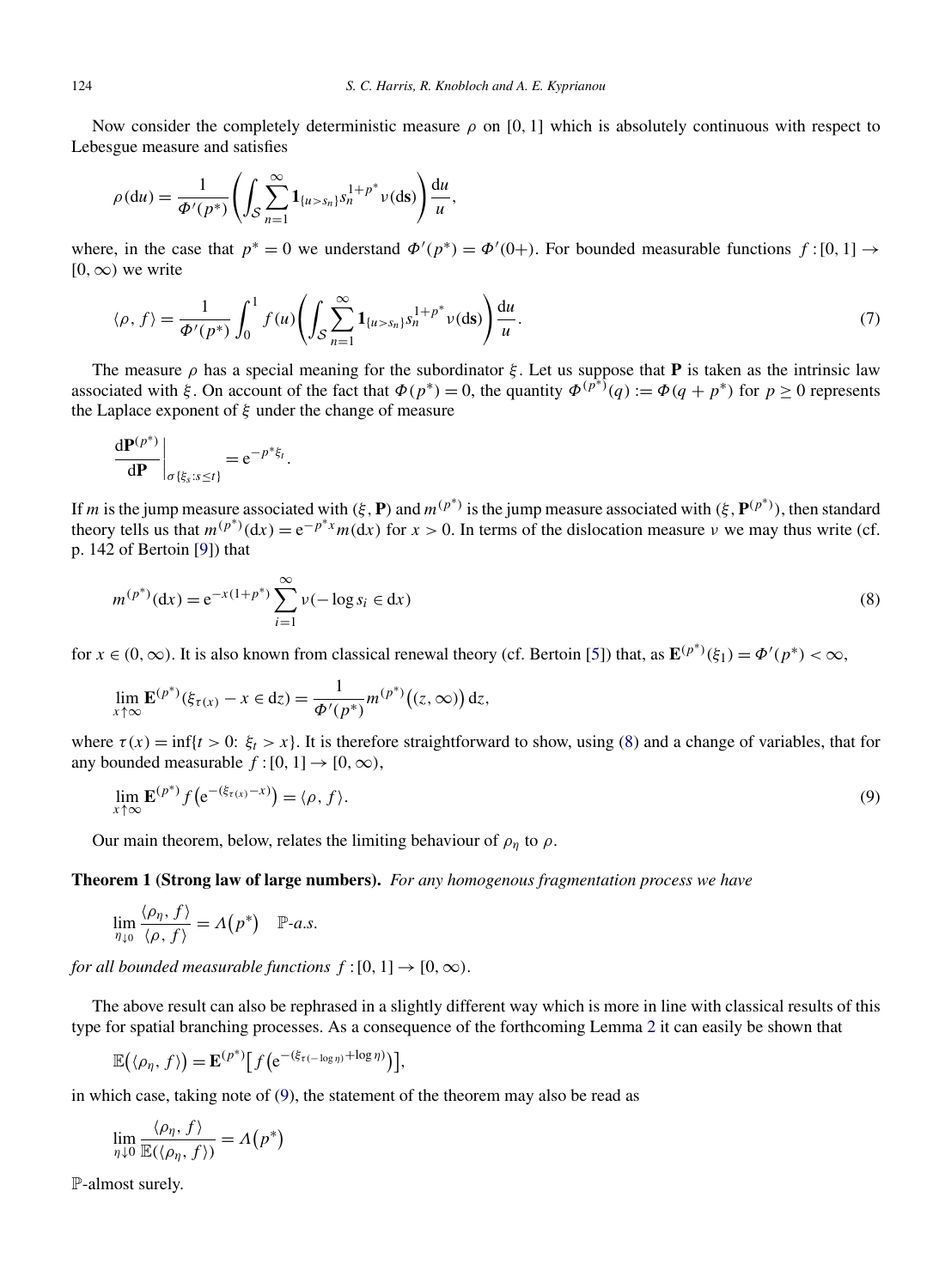Theorem [1](#page-5-0) extends Corollary 2 of Bertoin and Martinez [\[11\]](#page-15-0) in which  $L^2(\mathbb{P})$  convergence had been established in the conservative case. See also Proposition 1.12 of [\[9\]](#page-15-0). It also lends itself to classical strong laws of large numbers that were proved by Nerman [\[29\]](#page-15-0) in the setting of C–M–J processes, Asmussen and Hering [\[1,2\]](#page-14-0) in the context of spatial branching processes and, more recently, Engländer, Harris and Kyprianou [\[21\]](#page-15-0), Chen and Shiozawa [\[18\]](#page-15-0) and Chen, Ren and Wang [\[19\]](#page-15-0) for branching diffusions and Engländer [\[20\]](#page-15-0) and Engländer and Winter [\[22\]](#page-15-0) for superdiffusions.

Theorem [1](#page-5-0) also gives rise to a strong law of large numbers for self-similar fragmentation processes. Recall that any self-similar fragmentation process with a given dislocation measure *ν* and index *α* ∈ R may be obtained from the associated homogenous process via the use of stopping lines. Indeed it is known (cf. Bertoin [\[6\]](#page-15-0)) that, in the  $P$ -valued representation of a given homogenous fragmentation process, if one defines the stopping times

$$
\theta_i(t) = \inf \left\{ u \ge 0 : \int_0^u \left| \Pi_i(s) \right|^{-\alpha} ds > t \right\}
$$

for each  $i \in \mathbb{N}$ , then stopping the block in *Π* which contains the integer *i* at  $\theta_i(t)$  for each  $i \in \mathbb{N}$  produces a stopping line of fragments whose asymptotic frequencies exist. We denote the associated mass fragments of the latter by **. As a process in time,**  $**X**<sup>(α)</sup> := {**X**<sup>(α)</sup>(t): t ≥ 0}$  **is defined to be the** *α***-self-similar fragmentation process** associated to the dislocation measure *ν*. Now, returning to the definition of  $X_n$ , one notes that, as a stopping line concerned with fragment sizes, it is blind to any time-changes made along individual nested sequences of fragments. Therefore, if one considers in the process  $\mathbf{X}^{(\alpha)}(t)$  the first fragments in their line of descent to be smaller than *η* in size, then one obtains precisely  $\mathbf{X}_n$  again. We thus obtain the following corollary to Theorem [1.](#page-5-0)

**Corollary 1.** *Theorem* [1](#page-5-0) *is valid for any self-similar fragmentation process*.

We conclude this section by noting that the remainder of the paper is set out into two further sections. Some initial preliminary results followed by the proof of the main result.

#### **3. Preliminary results**

In this section we produce a number of initial results which will be collectively used in the proof of Theorem [1.](#page-5-0) A key element of much of the reasoning is the now very popular *spine decomposition* which we briefly recall here; for a fuller account the reader should consult Bertoin and Rouault [\[12,13\]](#page-15-0) or Bertoin [\[9\]](#page-15-0), however.

The process

$$
\Lambda_t(p) := \sum_{i=1}^{\infty} X_i^{1+p}(t) e^{\Phi(p)t}, \quad t \ge 0,
$$

is a P-martingale for all  $p \in (p, \infty)$  which (thanks to positivity) converges almost surely to a limit which we denote by  $\Lambda(p)$ . When  $p = p^*$  it is the same martingale discussed in the previous section. For each  $p \in (p, \infty)$  define the measure  $\mathbb{P}^{(p)}$  via

$$
\left. \frac{\mathrm{d}\mathbb{P}^{(p)}}{\mathrm{d}\mathbb{P}} \right|_{\sigma\left\{ \mathbf{X}(s):s\leq t\right\}} = \sum_{i=1}^{\infty} X_i^{1+p}(t) e^{\Phi(p)t} . \tag{10}
$$

Following the classical analysis of Lyons [\[28\]](#page-15-0), Bertoin and Rouault [\[12,13\]](#page-15-0) show that the process  $(X, \mathbb{P}^{(p)})$  is equal in law to the ranked asymptotic frequencies of a  $\mathcal{P}$ -valued fragmentation process with a distinguished nested sequence of fragments known as a *spine*. The evolution of the latter is the same as the process *Π* except for a modification to the way in which the block containing the integer 1,  $\Pi_1(t)$ , evolves for  $t \ge 0$ . This is done by working with a Poisson point process on  $\mathcal{P} \times \mathbb{N}$  with intensity adjusted to be equal to

$$
\left(\mu^{(p)}\otimes \sharp\right)|_{\mathcal{P}\times\{1\}}+(\mu\otimes \sharp)|_{\mathcal{P}\times\{2,3,\ldots\}},\quad \text{where } \mu^{(p)}(\mathrm{d}\pi):=|\pi_1|^p\mu(\mathrm{d}\pi).
$$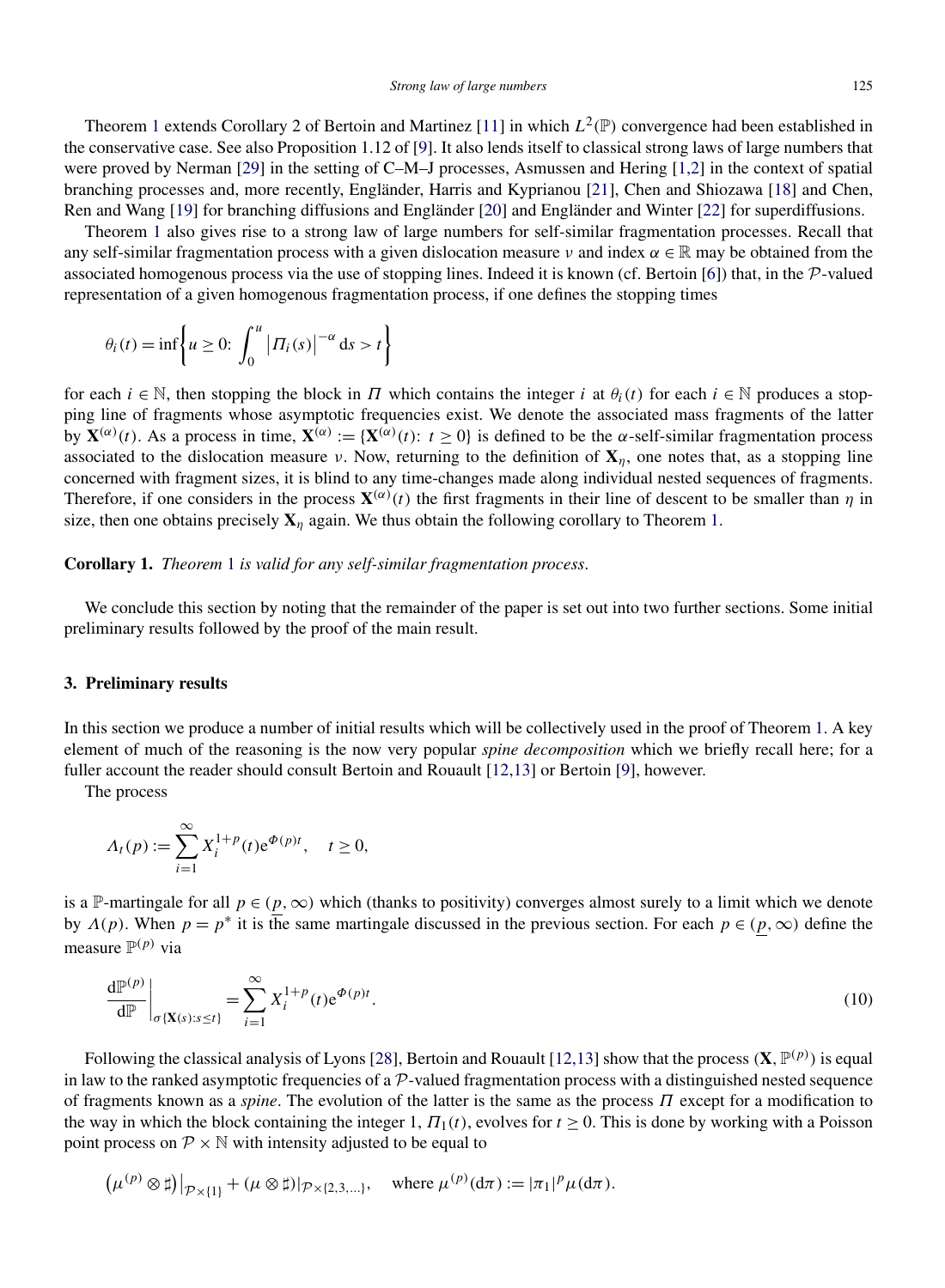<span id="page-7-0"></span>An important consequence of this change of measure is that  $\{-\log |H_1(t)|: t \ge 0\}$ , has the characteristics of an exponentially tilted subordinator. Indeed note that with the help of a telescopic sum, an application of the compensation formula for Poisson point processes and [\(3\)](#page-2-0), we have for  $\lambda, t \geq 0$ 

$$
1 - \mathbb{E}^{(p)}(|\Pi_1(t)|^{\lambda}) = \mathbb{E}^{(p)}\left(\sum_{s \le t} (1 - |\pi_1(s)|^{\lambda})|\Pi_1(s-)|^{\lambda}\right)
$$
  
\n
$$
= \int_0^t \mathbb{E}^{(p)}(|\Pi_1(s)|^{\lambda}) ds \int_{\mathcal{P}} (1 - |\pi_1|^{\lambda})\mu^{(p)}(\mathrm{d}\pi)
$$
  
\n
$$
= \int_0^t \mathbb{E}^{(p)}(|\Pi_1(s)|^{\lambda}) ds \int_{\mathcal{S}} \sum_{i=1}^{\infty} s_i^{1+p} (1 - s_i^{\lambda})\nu(\mathrm{ds})
$$
  
\n
$$
= \Phi^{(p)}(\lambda) \int_0^t \mathbb{E}^{(p)}(|\Pi_1(s)|^{\lambda}) ds,
$$

where  $\Phi^{(p)}(\lambda) := \Phi(\lambda + p) - \Phi(p)$ . Solving the above integral equation for  $\mathbb{E}^{(p)}(|\Pi_1(t)|^{\lambda})$  shows that the intrinsic law of  $-\log |H_1(\cdot)|$  is precisely that of  $(\xi, \mathbf{P}^{(p)})$  where

$$
\left.\frac{\mathrm{d} \mathbf{P}^{(p)}}{\mathrm{d} \mathbf{P}}\right|_{\sigma\{\xi_s:s\leq t\}} = \mathrm{e}^{-p\xi_t+\Phi(p)t}.
$$

We also mention that the natural analogue of Biggins' martingale convergence theorem proved in Theorem 1 of [\[13\]](#page-15-0) states that there is  $L^1(\mathbb{P})$  convergence of the martingale to  $\Lambda(p)$  if and only if  $p \in (p, \overline{p})$  where  $\overline{p}$  is the unique solution to the equation  $(1 + p)\Phi'(p) = \Phi(p)$  and otherwise  $\Lambda(p) = 0$  almost surely. Note in particular that, since *p*  $\geq \overline{p}$  if and only  $(1 + p)\Phi'(p) \leq \Phi(p)$ , it follows that  $p^* < \overline{p}$ .

Our first preparatory lemma is sometimes referred to as a "many-to-one" identity (see, for example, [\[24,25\]](#page-15-0)) and has appeared in many guises throughout the study of spatial branching processes as one sees, for example, in early work such as Bingham and Doney [\[17\]](#page-15-0) on Crump–Mode–Jagers processes.

**Lemma 2.** *For all measurable*  $f:[0,1] \rightarrow [0,\infty)$  *we have* 

$$
\mathbb{E}\bigg(\sum_j X_{\eta,j}^{1+p^*} f(X_{\eta,j})\bigg) = \mathbf{E}^{(p^*)}\big(f\big(e^{-\xi_{\tau(-\log \eta)}}\big)\big).
$$

**Proof.** It will be convenient to introduce a third representation of fragmentation processes. Denote by *Θ* =  ${\lbrace \Theta(t) : t \geq 0 \rbrace}$  the interval representation of the fragmentation process (see [\[3\]](#page-15-0)). That is to say  $\Theta$  is a sequence of nested random open subsets of  $(0, 1)$  in the sense that  $\Theta(t + s)$  is a refinement of  $\Theta(t)$  for  $s, t \ge 0$ . The process  $\mathbf{X}(t)$ can be recovered from  $\Theta(t)$  by ranking the sequence of the lengths of the intervals of which  $\Theta(t)$  is comprised.

Next, define for each  $u \in (0, 1)$ ,

$$
T_{\eta}(u)=\inf\bigl\{t\geq 0\colon \bigl|I_{u}(t)\bigr|<\eta\bigr\},\,
$$

where  $|I_u(t)|$  denotes the length of the component of  $\Theta(t)$  containing *u*. We may now write

$$
\mathbb{E}\bigg(\sum_{j} X_{\eta,j}^{1+p^*} f(X_{\eta,j})\bigg) = \mathbb{E}\int_0^1 \big|I_u\big(T_\eta(u)\big)\big|^{p^*} f\big(\big|I_u\big(T_\eta(u)\big)\big|\big) du
$$
  

$$
= \mathbb{E}\big[\big|I_U\big(T_\eta(U)\big)\big|^{p^*} f\big(\big|I_U\big(T_\eta(U)\big)\big|\big)\big],
$$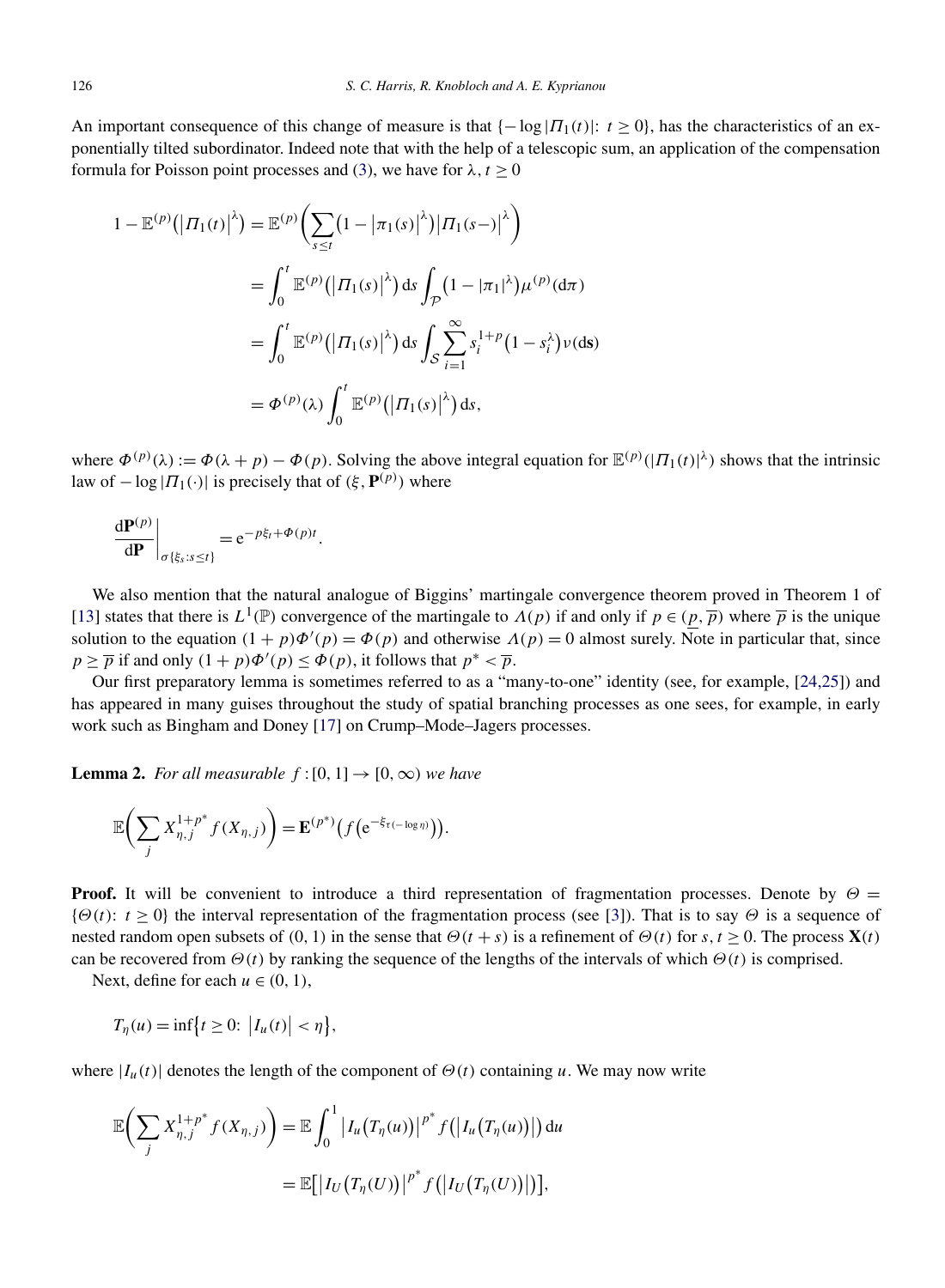<span id="page-8-0"></span>where *U* is an independent and uniformly distributed random variable. It is known however (cf. Bertoin and Martinez [\[11\]](#page-15-0)) that the process  $\{-\log |I_U(t)|: t \geq 0\}$  under  $\mathbb P$  has the same law as the subordinator  $\xi$  and hence we have

$$
\mathbb{E}\bigg(\sum_{j} X_{\eta,j}^{1+p^*} f(X_{\eta,j})\bigg) = \mathbf{E}\big[e^{-p^* \xi_{\tau(-\log \eta)}} f\big(e^{-\xi_{\tau(-\log \eta)}}\big)\big]
$$
  
=  $\mathbf{E}^{(p^*)} [f\big(e^{-\xi_{\tau(-\log \eta)}}\big)],$ 

thus completing the proof.  $\Box$ 

Next we define for  $1 \ge \eta > 0$  the families of subindices of the stopping line  $\mathbf{X}_\eta$ 

$$
\mathcal{J}_{\eta,s} = \{j = 1, 2, \dots; X_{\eta,j} \geq \eta^s\}
$$
 and  $\mathcal{J}_{\eta,s}^c = \{j = 1, 2, \dots; X_{\eta,j} < \eta^s\}.$ 

Note in particular that  $\mathcal{J}_{\eta,1}^c$  is the full set of indices of fragments in  $\mathbf{X}_{\eta}$ .

**Lemma 3.** *There exists an*  $s_0 > 1$  *such that for all*  $s \geq s_0$ 

$$
\lim_{\eta \downarrow 0} \sum_{j \in \mathcal{J}_{\eta,s}} X_{\eta,j}^{1+p^*} = \Lambda(p^*)
$$

P*-almost surely*.

**Proof.** We deal with the conservative and dissipative cases separately. Consider first the conservative case,  $p^* = 0$ . In the terminology of the proof of the previous lemma we may easily write

$$
\sum_{j \in \mathcal{J}_{\eta,s}^c} X_{\eta,j} = \int_0^1 \mathbf{1}_{\{|I_u(T_\eta(u))| < \eta^s\}} \, \mathrm{d}u. \tag{11}
$$

Let us temporarily write  $\xi_u(t) = -\log|I_u(t)|$ ,  $x = -\log \eta$  and let  $\tau_u(x) = \inf\{t > 0: \xi_u(t) > x\}$ . Note that the event  $\{|I_u(T_n(u))| < \eta^s\}$  is equivalent to the event

$$
\left\{\frac{\xi_u(\tau_u(x))-x}{x}>s-1\right\}.
$$

Since *ξu* is a subordinator with Laplace exponent *Φ*, and thus has finite mean by assumption (A1), it follows from the classical theory of subordinators (cf. Bertoin [\[5\]](#page-15-0)) that

$$
\lim_{x \uparrow \infty} \frac{\xi_u(\tau_u(x)) - x}{x} = 0
$$

almost surely. The result now follows by an application of the dominated convergence theorem in (11).

Next consider the dissipative case so that  $p^* < 0$ . In that case with  $p \in (p, p^*)$  we may write (11) as follows,

$$
\sum_{j \in \mathcal{J}_{\eta,s}^c} X_{\eta,j}^{1+p^*} \leq \eta^{s(p^*-p)} \sum_{j \in \mathcal{J}_{\eta,s}^c} X_{\eta,j}^{1+p} e^{\Phi(p)\sigma_{\eta,j} - \Phi(p)\sigma_{\eta,j}} \n\leq \eta^{s(p^*-p)} e^{-\Phi(p)\sigma_{\eta}} \sum_{j} X_{\eta,j}^{1+p} e^{\Phi(p)\sigma_{\eta,j}},
$$
\n(12)

where  $\sigma_{\eta,j}$  is the time that the block  $X_{\eta,j}$  enters the stopping line  $\mathbf{X}_{\eta}$  and  $\sigma_{\eta} := \inf\{t > 0: X_1(t) < \eta\}$ , the first time the largest block becomes smaller than *η*. We claim that  $\sigma_\eta < \infty$  almost surely finite. Indeed, the almost sure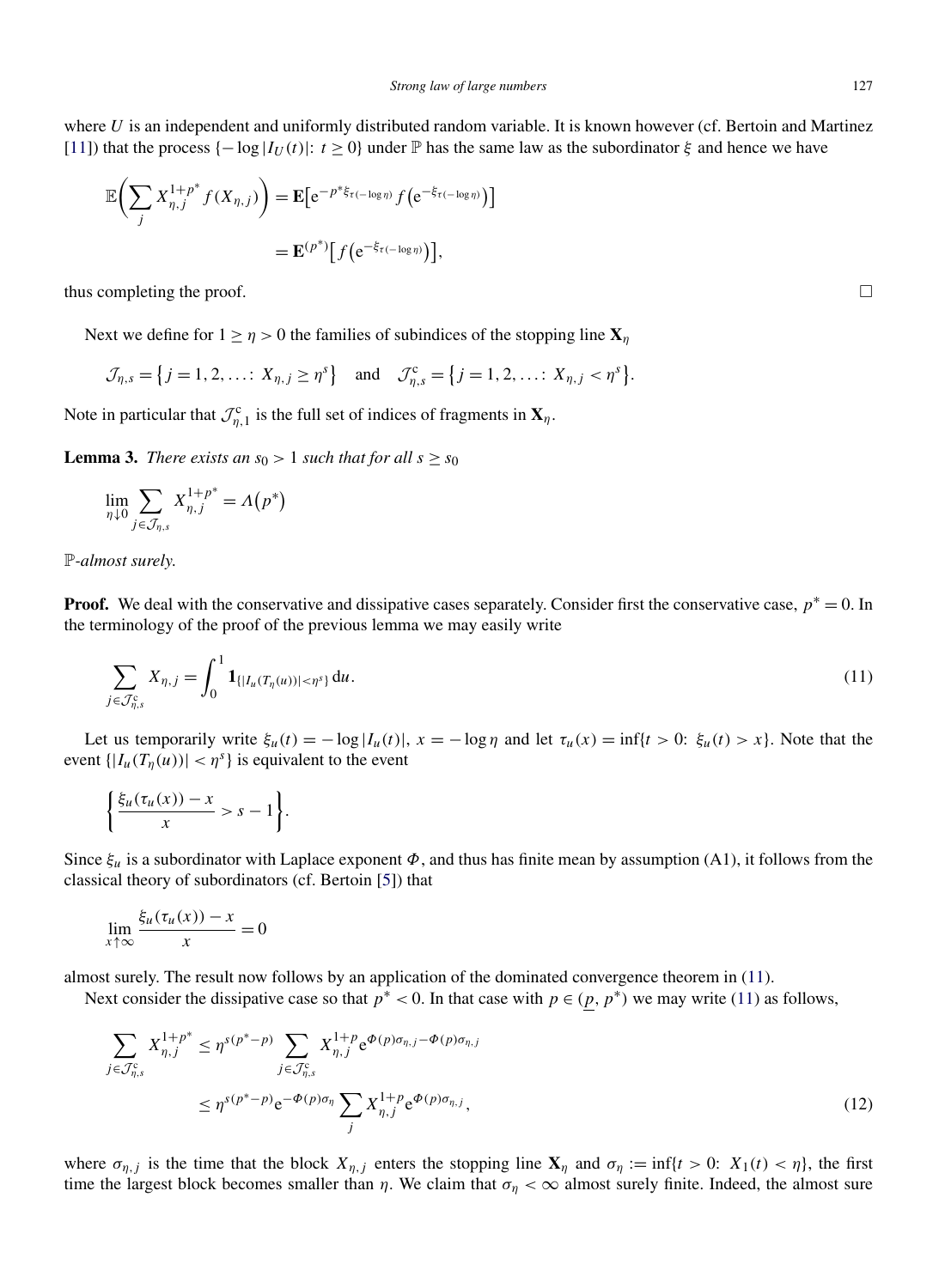<span id="page-9-0"></span>finiteness of  $\sigma_{\eta}$  is a consequence of the classical result that the speed of the largest particle obeys the strong law of large numbers

$$
\lim_{t \uparrow \infty} -\frac{\log X_1(t)}{t} = \Phi'(\overline{p}) > 0
$$

P-almost surely. See, for example, Corollary 1.4 of Bertoin [\[9\]](#page-15-0). (The latter result was proved for homogenous fragmentation processes with finite dislocation measure, however the proof passes through verbatim for the case of infinite dislocation measure.) Note also that since  $X_1(\cdot)$  is a right continuous process with inverse  $\sigma_{(\cdot)}$ , standard arguments for right continuous monotone functions and their inverses imply that

$$
\lim_{\eta \downarrow 0} -\frac{\sigma_{\eta}}{\log \eta} = \frac{1}{\Phi'(\overline{p})}
$$

P-almost surely. We therefore may proceed with the estimate [\(12\)](#page-8-0) and deduce that for all *η* sufficiently small and  $\epsilon > 0$ 

$$
\sum_{j \in \mathcal{J}_{\eta,s}^c} X_{\eta,j}^{1+p^*} \leq \eta^{s(p^*-p)+(1+\epsilon)\Phi(p)/\Phi'(\overline{p})} \sum_j X_{\eta,j}^{1+p} e^{\Phi(p)\sigma_{\eta,j}}.
$$

Using similar arguments to those found in the proof of Lemma [1](#page-4-0) one may show that the sum on the right-hand side above is the projection of the  $L^1(\mathbb{P})$ -martingale limit  $\Lambda(p)$  onto the filtration  $\mathcal{F}_\eta$  and therefore is a uniformly integrable martingale for  $1 \ge \eta > 0$ . It now follows that by choosing  $s > -(1+\epsilon)\phi(p)[(p^* - p)\phi'(\overline{p})]^{-1}$  (recall that  $\Phi(p) < 0$ ) we have

$$
\lim_{\eta\downarrow 0} \sum_{j\in \mathcal{J}_{\eta,s}^{\mathrm{c}}} X_{\eta,j}^{1+p^*} = 0
$$

as required.  $\Box$ 

The previous lemma allows us to establish the following result.

**Lemma 4.** *For all bounded measurable*  $f:[0,1] \rightarrow [0,\infty)$  *and all s sufficiently large*,

$$
\lim_{\eta \downarrow 0} |\mathbb{E}((\rho_{\eta^s}, f) | \mathcal{F}_{\eta}) - \langle \rho, f \rangle \Lambda(p^*)| = 0
$$

P*-almost surely*.

**Proof.** We introduce the notation

$$
\psi(x,\eta) = \mathbf{E}^{(p^*)} \big( f\big( e^{-\xi_{\tau(-\log x)}}/\eta \big) \big)
$$

for bounded measurable  $f:[0,1] \to [0,\infty)$  noting in particular by [\(9\)](#page-5-0) that  $\lim_{n\downarrow 0} \psi(\eta,\eta) = \langle \rho, f \rangle$ . For convenience we prove the result when *η* is replaced by  $\eta^2$  or equivalently with *s* replaced by 2*s*. By splitting the fragments in  $\mathbf{X}_{\eta^{2s}}$ into descendants of fragments in  $X_\eta$  whose mass is no smaller than  $\eta^s$ , descendants of fragments in  $X_\eta$  whose mass lies between  $[\eta^{2s}, \eta^{s}]$  and fragments which belong to both  $X_{\eta}$  and  $X_{\eta^{2s}}$  we get with the help of the fragmentation property applied at the stopping line **X***<sup>η</sup>* and Lemma [2](#page-7-0) that

$$
\mathbb{E}((\rho_{\eta^{2s}}, f)|\mathcal{F}_{\eta}) = \sum_{j \in \mathcal{J}_{\eta,s}} X_{\eta,j}^{1+p^*} \psi(\eta^{2s}/X_{\eta,j}, \eta^{2s}/X_{\eta,j}) \n+ \sum_{j \in \mathcal{J}_{\eta,2s} \setminus \mathcal{J}_{\eta,s}} X_{\eta,j}^{1+p^*} \psi(\eta^{2s}/X_{\eta,j}, \eta^{2s}/X_{\eta,j}) \n+ \sum_{j \in \mathcal{J}_{\eta,2s}} X_{\eta,j}^{1+p^*} f(X_{\eta,j}/\eta^{2s}).
$$
\n(13)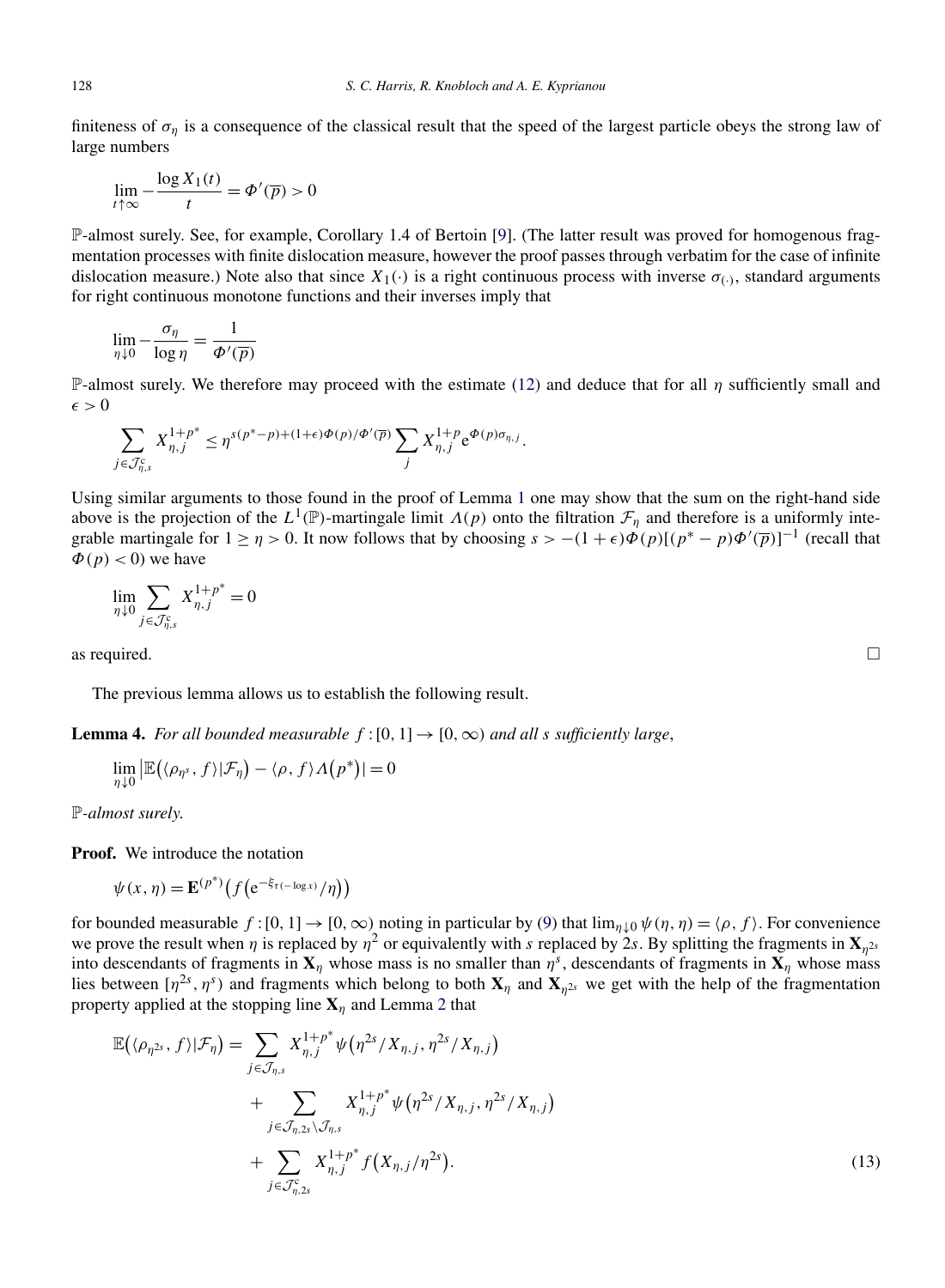<span id="page-10-0"></span>Note that

$$
\sup_{j\in\mathcal{J}_{\eta,s}}\eta^{2s}/X_{\eta,j}\leq\eta^s\to0\quad\mathbb{P}\text{-a.s. as }\eta\downarrow0
$$

and hence, using Lemma [3,](#page-8-0) the first term on the right-hand side of [\(13\)](#page-9-0) converges almost surely to  $\langle \rho, f \rangle \Lambda(p^*)$ . Without loss of generality we may assume that *f* is uniformly bounded by 1 in which case  $\psi$  is uniformly bounded by 1 and then the second term on the right-hand side of [\(13\)](#page-9-0) satisfies

$$
\lim_{\eta \downarrow 0} \sum_{j \in \mathcal{J}_{\eta,2s} \setminus \mathcal{J}_{\eta,s}} X_{\eta,j}^{1+p^*} \psi(\eta^{2s} / X_{\eta,j}, \eta^{2s} / X_{\eta,j}) \leq \lim_{\eta \downarrow 0} \sum_{j \in \mathcal{J}_{\eta,s}^c} X_{\eta,j}^{1+p^*} = 0
$$

P-almost surely, where the final equality follows by Lemma [3.](#page-8-0) Similar reasoning shows that the third term on the right-hand side of [\(13\)](#page-9-0) converges  $\mathbb{P}$ -almost surely to zero.  $\Box$ 

The previous lemma shows that  $\mathbb{E}(\langle \rho_{\eta^s}, f \rangle | \mathcal{F}_{\eta})$  is a good approximation for  $\langle \rho, f \rangle$ . For a random variable *Y* we denote the  $L^p(\mathbb{P})$  norm in the usual way,  $||Y||_p = \mathbb{E}(|Y|^p)^{1/p}$ . The next proposition shows that  $\mathbb{E}(\langle \rho_{\eta^s}, f \rangle | \mathcal{F}_{\eta})$  is also a good approximation for  $\langle \rho_{\eta^s}, f \rangle$  but now with respect to the  $L^p(\mathbb{P})$ -norm.

**Proposition 1.** *Suppose that*  $f:[0,1] \to [0,\infty)$  *is bounded and measurable. Then there exist constants*  $p \in (1,2]$ *and*  $\kappa_p \in (0, \infty)$  *such that for all*  $s > 1$  *and*  $1 \ge \eta > 0$ ,

$$
\left\|\langle \rho_{\eta^s}, f \rangle - \mathbb{E}\big(\langle \rho_{\eta^s}, f \rangle | \mathcal{F}_{\eta}\big) \right\|_p \leq \kappa_p \eta^{(p-1)(1+p^*)/p}.
$$

Before moving to the proof of this proposition, it will be convenient to first establish the following supporting lemma.

**Lemma 5.** *There exist constants*  $p \in (1, 2]$  *and*  $K_p \in (0, \infty)$  *such that* 

$$
\sup_{1\geq \eta>0}\mathbb{E}(\langle \rho_\eta, 1\rangle^p)\leq K_p.
$$

**Proof.** We need only address the proof for the dissipative case as  $\langle \rho_n, 1 \rangle = 1$  in the conservative case. The proof is based on series of computations inspired by ideas which are found in Hardy and Harris [\[23\]](#page-15-0). Throughout the proof we shall take  $p = p_0$  where  $p_0$  was specified in (A3). Write  $q = p - 1 \in (0, 1]$ . We have

$$
\mathbb{E}(\langle \rho_{\eta}, 1 \rangle^{p}) = \mathbb{E}(\langle \rho_{\eta}, 1 \rangle \langle \rho_{\eta}, 1 \rangle^{q})
$$
  
\n
$$
= \mathbb{E}^{(p^{*})} \big[ \mathbb{E}^{(p^{*})} \big( \langle \rho_{\eta}, 1 \rangle^{q} | \mathcal{G} \big) \big]
$$
  
\n
$$
\leq \mathbb{E}^{(p^{*})} \big[ \mathbb{E}^{(p^{*})} \big( \langle \rho_{\eta}, 1 \rangle | \mathcal{G} \big)^{q} \big],
$$
\n(14)

where  $\mathcal{G} = \sigma \{ (\pi(t), k(t)) : t \geq 0, k(t) = 1 \}$  is the  $\sigma$ -algebra generated by the spine and the final line above follows from Jensen's inequality. Appealing to the spine decomposition described at the beginning of this section, and writing  $T_n = \inf\{t > 0: |I_1(t)| < n\}$ , we may further decompose

$$
\langle \rho_{\eta}, 1 \rangle = \left| \Pi_1(T_{\eta}) \right|^{1+p^*} + \sum_{t \leq T_{\eta}} \mathbf{1}_{\{k(t)=1\}} \left| \Pi_1(t-) \right|^{1+p^*} \sum_{i=2}^{\infty} \left| \pi_i(t) \right|^{1+p^*} \mathcal{Z}_i,
$$

where, given G, for each  $i = 2, 3, \ldots$   $\mathbb{E}_i$  are defined as follows. If  $\eta_i := \eta/(|\Pi_1(t-)|\pi_i(t)|) > 1$  then  $\mathbb{E}_i := 1$  and otherwise if  $\eta_i \leq 1$  then, given G,  $\mathcal{Z}_i$  under  $\mathbb{P}^{(p^*)}$  is an independent copy of  $\langle \rho_{\eta}, 1 \rangle$  under  $\mathbb{P}$  with  $\eta = \eta_i$  Taking account of the inequality  $(\sum_{j=1}^{\infty} a_j)^q \leq \sum_{j=1}^{\infty} a_j^q$ , which holds for any non-negative sequence of numbers  $\{a_j : j \geq 1\}$ , using the fact that  $\mathbb{E}^{(p^*)}(E_i|\mathcal{G}) = \mathbb{E}(E_i|\mathcal{G}) = 1$  for all  $i = 2, 3, \ldots$ , referring back to (14), making use of the compensation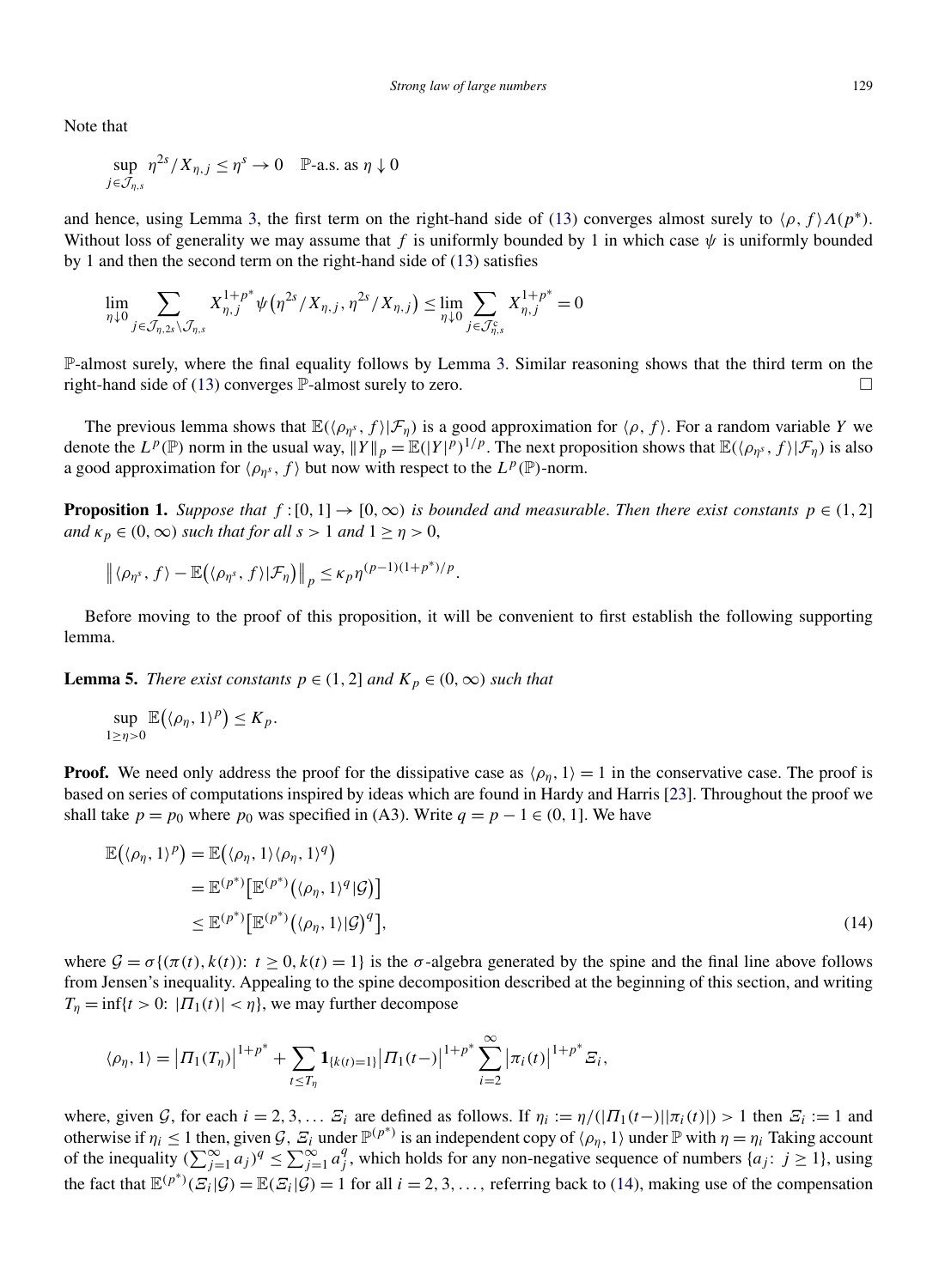<span id="page-11-0"></span>formula for Poisson random measures and recalling that under  $\mathbb{P}^{(p^*)}$  the process  $-\log |I_1(\cdot)|$  is equal in law to  $(\xi, \mathbf{P}^{(p^*)})$ , we get the following estimate,

$$
\mathbb{E}((\rho_{\eta}, f)^{p})\n\leq \mathbb{E}^{(p^{*})}\left[|H_{1}(T_{\eta})|^{(1+p^{*})q} + \sum_{t<\infty} \mathbf{1}_{\{k(t)=1\}}|T_{1}(t-)|^{(1+p^{*})q} \left(\sum_{i=1}^{\infty} |\pi_{i}(t)|^{1+p^{*}}\right)^{q}\right]\n\leq 1 + \int_{0}^{\infty} \mathbf{E}^{(p^{*})} (e^{-q(1+p^{*})\xi_{t}}) dt \cdot \int_{\mathcal{P}} \left(\sum_{i=1}^{\infty} |\pi_{i}|^{1+p^{*}}\right)^{q} \mu^{(p^{*})}(d\pi)\n= 1 + \int_{0}^{\infty} e^{-\Phi^{(p^{*})}(q(1+p^{*}))t} dt \cdot \int_{\mathcal{P}} \left(\sum_{i=1}^{\infty} |\pi_{i}|^{1+p^{*}}\right)^{q} |\pi_{1}|^{p^{*}} \mu(d\pi).
$$
\n(15)

Both integrals on the right-hand side of (15) converge. The first integral converges because

$$
\Phi^{(p^*)}(q(1+p^*)) = \Phi(p^* + (p-1)(1+p^*)) = \Phi(p(1+p^*)-1) > \Phi(p^*) = 0.
$$

The second integral can be shown, with the help of [\(3\)](#page-2-0), to satisfy

$$
\int_{\mathcal{P}} \left( \sum_{i=1}^{\infty} |\pi_i|^{1+p^*} \right)^q |\pi_1|^{p^*} \mu(\mathrm{d}\pi) = \int_{\mathcal{S}} \left( \sum_{i=1}^{\infty} |s_i|^{1+p^*} \right)^q \left( \sum_{i=1}^{\infty} s_i \cdot s_i^{p^*} \right) \nu(\mathrm{d}s) \n= \int_{\mathcal{S}} \left( \sum_{i=1}^{\infty} |s_i|^{1+p^*} \right)^p \nu(\mathrm{d}s),
$$

which is finite thanks to assumption  $(A3)$ .

Noting that the right-hand side of (15) is independent of  $\eta$ , the result follows.

**Proof of Proposition [1.](#page-10-0)** Fix  $s > 1$ . Begin by noting that fragments in  $X_{\eta^s}$  are either descendants of fragments in  $X_{\eta}$ or belong themselves to  $X_n$ . With the help of the extended fragmentation property applied at the stopping line  $X_n$ , this induces the decomposition

$$
\langle \rho_{\eta^s}, f \rangle - \mathbb{E} \big( \langle \rho_{\eta^s}, f \rangle | \mathcal{F}_{\eta} \big)
$$
  
\n
$$
= \sum_{j \in \mathcal{J}_{\eta,s}^c} X_{\eta,j}^{1+p^*} f(X_{\eta,j}/\eta) - \mathbb{E} \bigg( \sum_{j \in \mathcal{J}_{\eta,s}^c} X_{\eta,j}^{1+p^*} f(X_{\eta,j}/\eta) \bigg| \mathcal{F}_{\eta} \bigg)
$$
  
\n
$$
+ \sum_{j \in \mathcal{J}_{\eta,s}^c} X_{\eta,j}^{1+p^*} \big( \Delta_j - \mathbb{E}(\Delta_j | \mathcal{F}_{\eta}) \big)
$$
  
\n
$$
= \sum_{j \in \mathcal{J}_{\eta,s}^c} X_{\eta,j}^{1+p^*} \big( \Delta_j - \mathbb{E}(\Delta_j | \mathcal{F}_{\eta}) \big), \tag{16}
$$

where, given  $\mathcal{F}_n$ ,  $\Delta_i$  are independent, each having the same law as  $\langle \rho_\vartheta, f \rangle$  under  $\mathbb P$  with  $\vartheta = \eta^s / X_{n,i}$ .

For the next part of the proof we need to make use of two inequalities. The first is lifted from Lemma 1 of Biggins [\[16\]](#page-15-0). For independent, zero mean random variables  $\{Y_1, \ldots, Y_n\}$  with reference expectation operator *E* and  $p \in [1, 2]$ we have

$$
E\left(\left|\sum_{i=1}^{n} Y_i\right|^p\right) \le 2^p \sum_{i=1}^{n} E\left(|Y_i|^p\right). \tag{17}
$$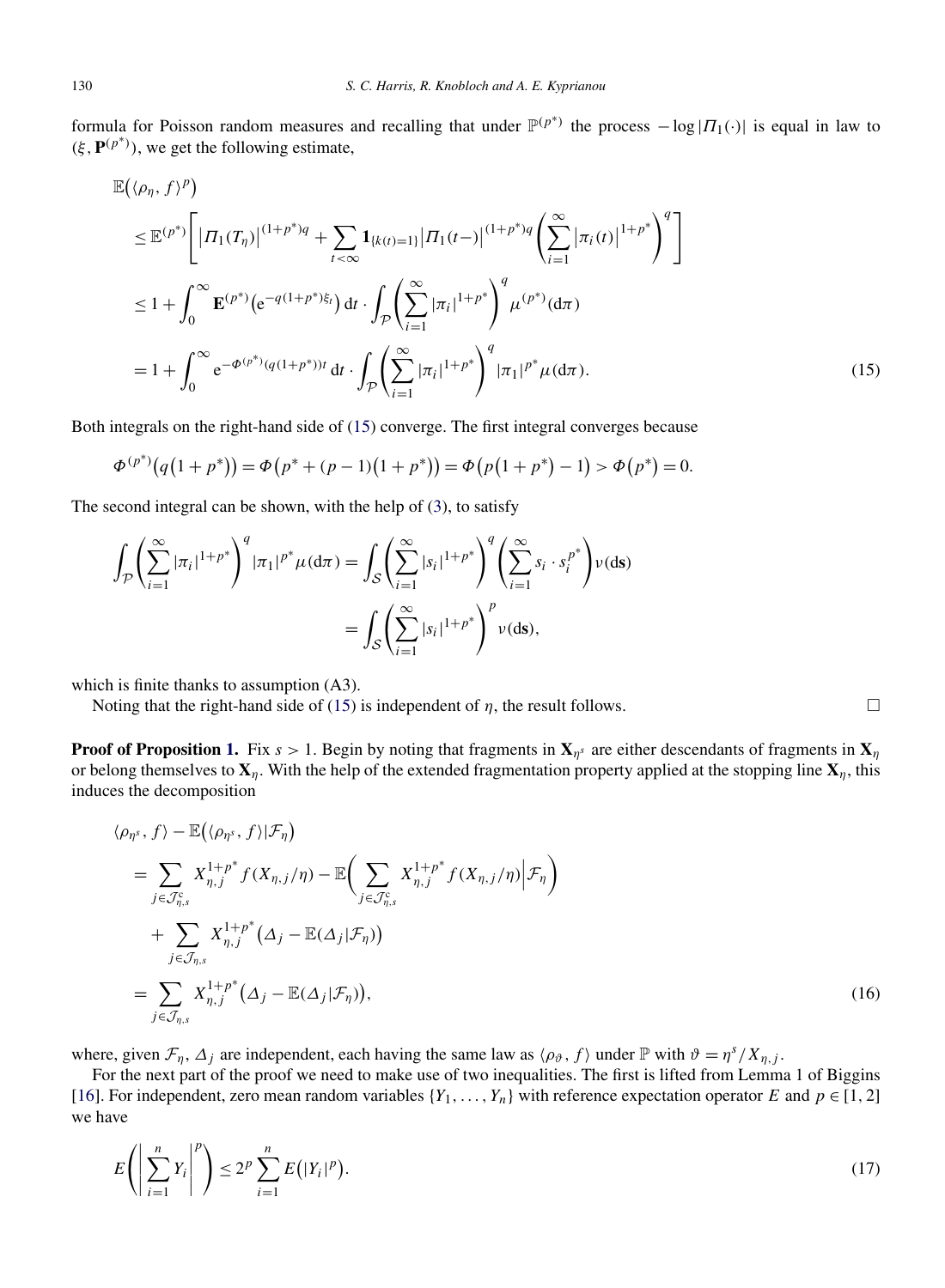<span id="page-12-0"></span>Note that an easy calculation using Fatou's lemma also implies that if one has an infinite sequence of such variables then the same inequality holds except with infinite sums. The second inequality is a direct consequence of Jensen's inequality and says that for all  $u, v \in \mathbb{R}$  and  $p \ge 1$ ,

$$
|u + v|^p \le 2^{p-1} (|u|^p + |v|^p). \tag{18}
$$

We may now proceed to compute for the *p* mentioned in Lemma [5](#page-10-0) (that is to say  $p = p_0$ )

$$
\mathbb{E}\left[\left|\langle\rho_{\eta^s}, f\rangle - \mathbb{E}\left(\langle\rho_{\eta^s}, f\rangle | \mathcal{F}_{\eta}\right)\right|^p | \mathcal{F}_{\eta}\right] \n\leq 2^p \sum_{j \in \mathcal{J}_{\eta,s}} X_{\eta,j}^{(1+p^*)p} \mathbb{E}\left(\left|\Delta_j - \mathbb{E}(\Delta_j | \mathcal{F}_{\eta})\right|^p | \mathcal{F}_{\eta}\right) \n\leq 2^{2p-1} \sum_{j \in \mathcal{J}_{\eta,s}} X_{\eta,j}^{(1+p^*)p} \mathbb{E}\left(\Delta_j^p + \mathbb{E}(\Delta_j | \mathcal{F}_{\eta})^p | \mathcal{F}_{\eta}\right) \n\leq 2^{2p} \sum_{j \in \mathcal{J}_{\eta,s}} X_{\eta,j}^{(1+p^*)p} \mathbb{E}\left(\Delta_j^p | \mathcal{F}_{\eta}\right) \n\leq 2^{2p} K_p \sum_{j \in \mathcal{J}_{\eta,s}} X_{\eta,j}^{(1+p^*)p}, \tag{19}
$$

where in the first inequality we have used  $(16)$  and  $(17)$  for infinite sums, in the second inequality we have used  $(18)$ and in the third inequality we have used Jensen's inequality. For the final inequality we may assume without loss of generality that *f* is uniformly bounded by 1 in which case, with the help of Lemma [5](#page-10-0) one may use the fact that  $\mathbb{E}(\Delta_j^p|\mathcal{F}_\eta) \leq K_p.$ 

It follows from (19) that

$$
\mathbb{E}\big[\big|\langle \rho_{\eta^s}, f \rangle - \mathbb{E}\big(\langle \rho_{\eta^s}, f \rangle | \mathcal{F}_{\eta}\big)\big|^p\big] \le 2^{2p} K_p \eta^{(p-1)(1+p^*)} \mathbb{E}\bigg(\sum_j X_{\eta,j}^{1+p^*}\bigg)
$$

$$
= 2^{2p} K_p \eta^{(p-1)(1+p^*)}, \tag{20}
$$

where we have used that  $\mathbb{E}(\sum_{j} X_{\eta,j}^{1+p^*}) = 1$ . (Note that in the conservative case  $p^* = 0$  and the equality even holds without taking expectations.) Taking the *p*th root completes the proof.  $\Box$ 

Before proceeding to the proof of the main theorem, let us conclude this section by stating a corollary of the previous proposition which, apart from being contemporary with a similar classical result for various spatial branching processes (see, for example, Hardy and Harris [\[23\]](#page-15-0)), is otherwise of no consequence as far as the remainder of the paper is concerned.

**Corollary 2.** *Suppose that ν is a dissipative measure. Then the martingale*  $\{\langle \rho_n, 1 \rangle : 1 \geq \eta > 0\}$ , *and hence the martingale*  $\{A_t(p^*)\colon t \geq 0\}$ , *converges in*  $L^{p_0}(\mathbb{P})$ , *where*  $p_0$  *was specified in assumption* (A3).

**Proof.** The proof is complete, thanks to standard arguments using dominated convergence and Doob's maximal inequality, as soon as it can be shown that

$$
\mathbb{E}\Big(\lim_{\eta \downarrow 0} \langle \rho_\eta, 1 \rangle^p\Big) < \infty. \tag{21}
$$

However, taking  $f = 1$  $f = 1$  in the statement of Proposition 1 and noting that, for all  $1 \ge \eta_1 \ge \eta_2 > 0$ ,  $\mathbb{E}(\langle \rho_{\eta_2}, 1 \rangle | \mathcal{F}_{\eta_1}) =$  $\langle \rho_{n_1}, 1 \rangle$ , we see that when  $p = p_0$ 

lim *η*1*,η*2↓0  $\left\| \langle \rho_{\eta_1}, 1 \rangle - \langle \rho_{\eta_2}, 1 \rangle \right\|_p = 0,$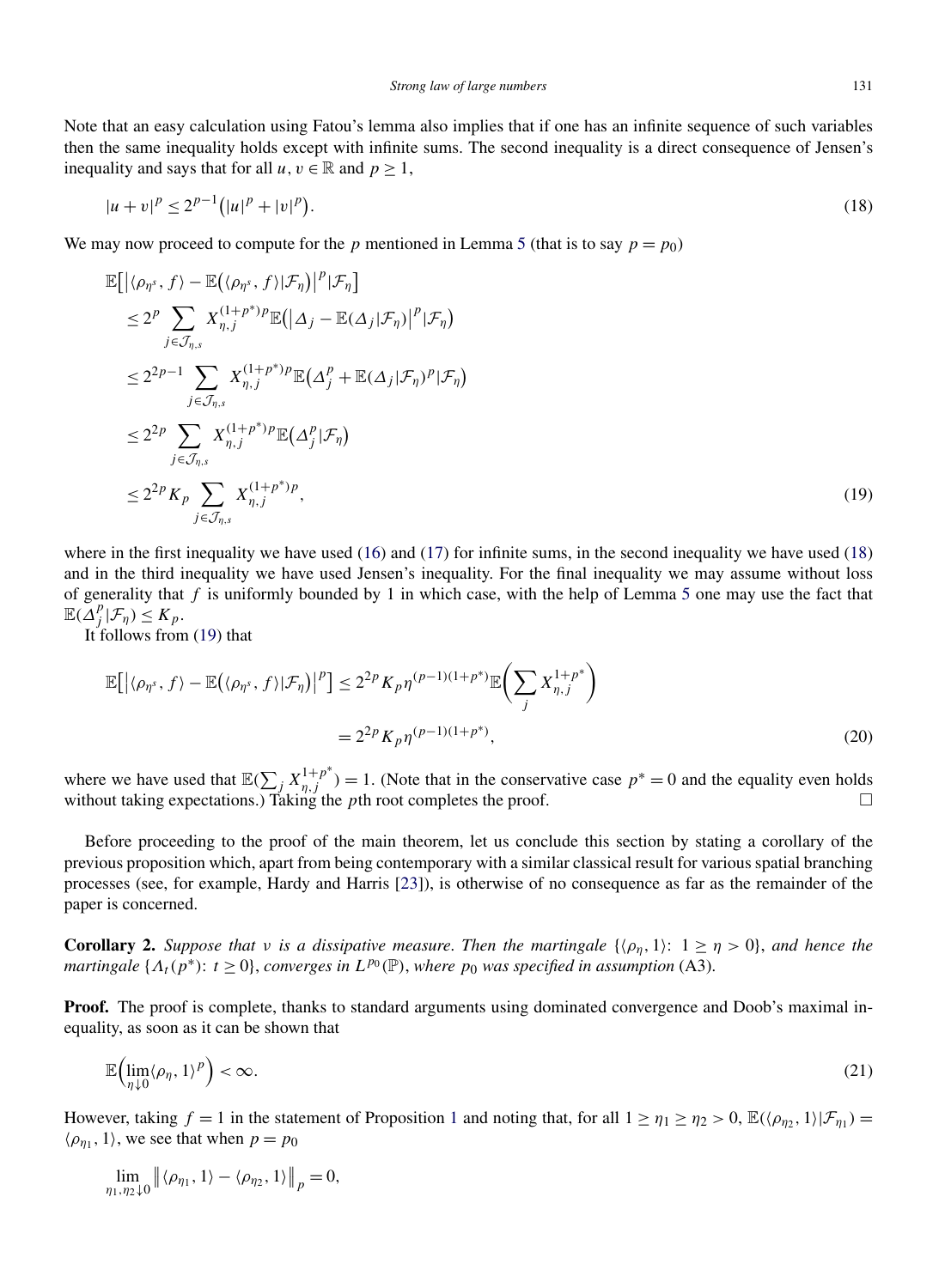<span id="page-13-0"></span>showing that  $\{\langle \rho_{\eta}, 1 \rangle : 1 \ge \eta > 0\}$  is a Cauchy family in the space of right-continuous  $L^p(\mathbb{P})$  martingales adapted to { $\mathcal{F}_\eta$ : 1 ≥ *η* > 0}. It follows that the almost sure limit point *Λ*(*p*<sup>∗</sup>) = lim<sub>*η*</sub><sub>↓0</sub> $\langle \rho_\eta, 1 \rangle$  also belongs to *L*<sup>*p*</sup>( $\mathbb{P}$ ), and hence (21) holds.  $(21)$  holds.

## **4. Proof of Theorem [1](#page-5-0)**

The proof appeals to ideas which are inspired by the analysis of branching processes appearing in Asmussen and Hering [\[1\]](#page-14-0). First we prove almost sure convergence of  $\langle \rho_n, f \rangle$  on log-lattice sequences and this is then upgraded to convergence along the continuous sequence  $1 > \eta > 0$ .

We start by appealing to the Markov–Chebyshev inequality followed by an application of Proposition [1](#page-10-0) to deduce that for any  $\delta$ ,  $\epsilon > 0$ ,  $p = p_0$  as specified in (A3),  $m = 2, 3, \ldots$  and bounded measurable  $f : [0, 1] \rightarrow [0, \infty)$ 

$$
\sum_{n=1}^{\infty} \mathbb{P}\Big[ \Big| \langle \rho_{e^{-mn\delta}}, f \rangle - \mathbb{E}\Big( \langle \rho_{e^{-mn\delta}}, f \rangle | \mathcal{F}_{e^{-n\delta}} \Big) \Big| > \epsilon \Big]
$$
  

$$
\leq \frac{1}{\epsilon^p} \sum_{n=1}^{\infty} \Big| \langle \rho_{e^{-mn\delta}}, f \rangle - \mathbb{E}\Big( \langle \rho_{e^{-mn\delta}}, f \rangle | \mathcal{F}_{e^{-n\delta}} \Big) \Big|_{p}^{p}
$$
  

$$
\leq \frac{\kappa_p^p}{\epsilon^p} \sum_{n=1}^{\infty} e^{-n\delta(p-1)(1+p^*)} < \infty.
$$

Together with the Borel–Cantelli lemma this implies that, for any  $\delta > 0$ ,

$$
\left| \langle \rho_{e^{-mn\delta}}, f \rangle - \mathbb{E} \big( \langle \rho_{e^{-mn\delta}}, f \rangle | \mathcal{F}_{e^{-n\delta}} \big) \right| \to 0 \tag{22}
$$

P-almost surely as  $n \uparrow \infty$ .

Next appealing to the triangle inequality, we have for  $s > 1$  and  $1 \ge \eta > 0$  that

$$
\left| \langle \rho_{e^{-mn\delta}}, f \rangle - \langle \rho, f \rangle \right| \leq \left| \langle \rho_{e^{-mn\delta}}, f \rangle - \mathbb{E} \big( \langle \rho_{e^{-mn\delta}}, f \rangle | \mathcal{F}_{e^{-n\delta}} \big) \right|
$$
  
+ 
$$
\left| \mathbb{E} \big( \langle \rho_{e^{-mn\delta}}, f \rangle | \mathcal{F}_{e^{-n\delta}} \big) - \langle \rho, f \rangle \Lambda \big( p^* \big) \right|
$$

and hence (22) and Lemma [4](#page-9-0) imply that there exists a natural number  $m_0$  such that for each  $m \ge m_0$  and  $\delta > 0$ ,

$$
\lim_{n \uparrow \infty} \langle \rho_{e^{-mn\delta}}, f \rangle = \langle \rho, f \rangle \Lambda(p^*)
$$

P-almost surely. Since we may choose  $\delta > 0$  in an arbitrary way (it does not depend on the value  $m_0$ ), we may rescale *δ* by *m*−<sup>1</sup> and get

$$
\lim_{n \uparrow \infty} \langle \rho_{e^{-n\delta}}, f \rangle = \langle \rho, f \rangle \Lambda \big( p^* \big) \quad \mathbb{P}\text{-a.s.} \tag{23}
$$

for any  $\delta > 0$ .

To remove the assumption that convergence holds only along log-lattice sequences, fix  $\delta > 0$  and take  $t \in (n\delta,$  $(n + 1)\delta$  for  $n = 1, 2, \ldots$  Let us extend the domain of *f* to  $[0, \infty)$  by defining  $f(x) = 0$  for  $x > 1$ . Amongst those fragments in the stopping line  $X_{e^{-t}}$  are fragments which are also to be found in  $X_{e^{-n\delta}}$ . It follows that

$$
\langle \rho_{e^{-t}}, f \rangle = \sum_{j \in \mathcal{J}_{e^{-t},1}^c \cap \mathcal{J}_{e^{-n\delta},t/n\delta}^c} X_{e^{-t},j}^{1+p^*} f(X_{e^{-t},j}/e^{-t})
$$

$$
+ \sum_{j \in \mathcal{J}_{e^{-t},1}^c \setminus \mathcal{J}_{e^{-n\delta},t/n\delta}^c} X_{e^{-t},j}^{1+p^*} f(X_{e^{-t},j}/e^{-t})
$$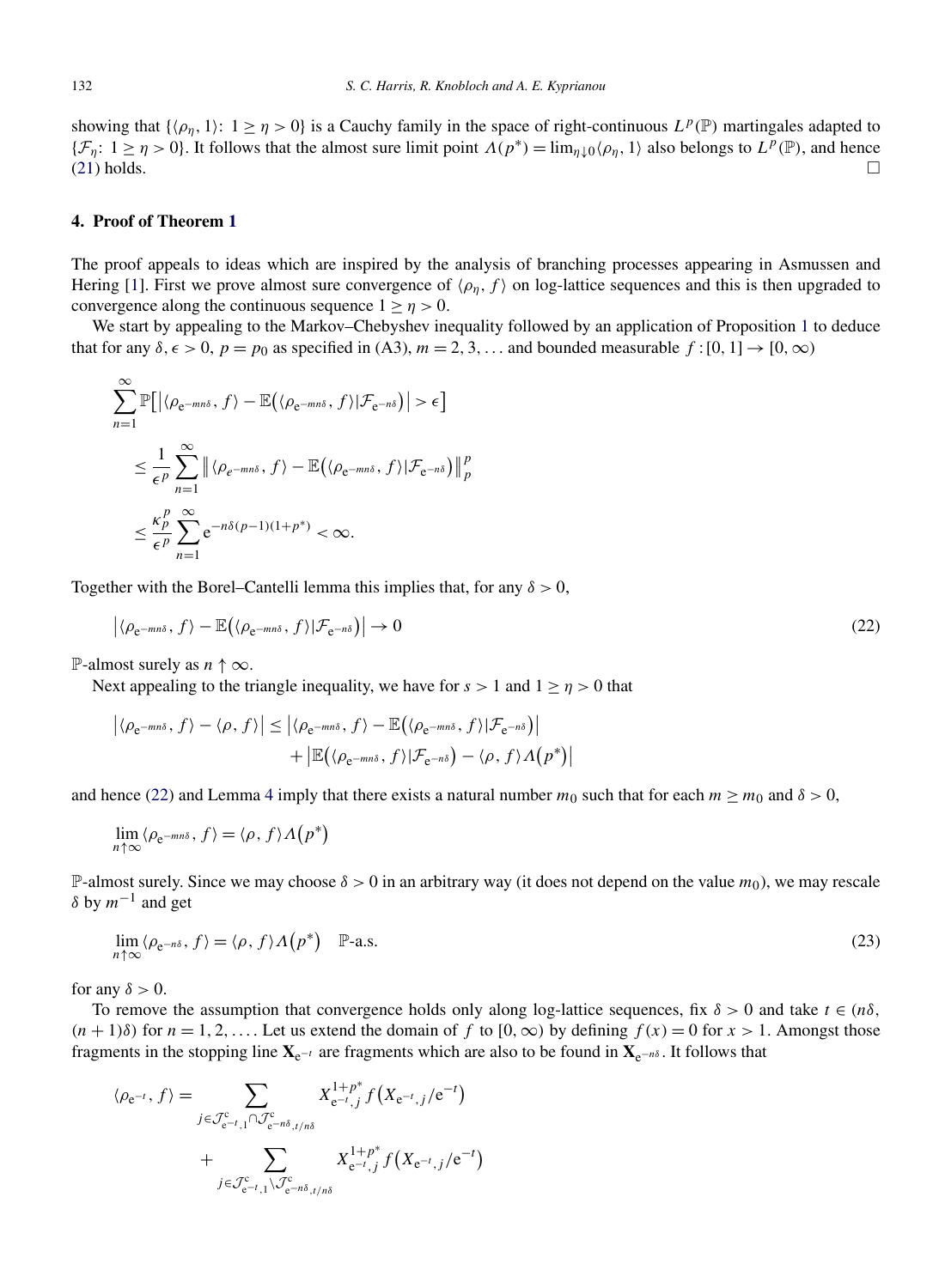<span id="page-14-0"></span>
$$
\geq \sum_{j \in \mathcal{J}_{e^{-n\delta},j}^{c}} X_{e^{-n\delta},j}^{1+p^*} f(X_{e^{-n\delta},j}/e^{-t})
$$
  
= 
$$
\sum_{j} X_{e^{-n\delta},j}^{1+p^*} f(X_{e^{-n\delta},j}/e^{-t})
$$
  
= 
$$
\sum_{j} X_{e^{-n\delta},j}^{1+p^*} f(e^{t-n\delta} X_{e^{-n\delta},j}/e^{-n\delta}).
$$

If we assume in addition that *f* is continuous and compactly supported (and therefore uniformly continuous) then for any given  $\varepsilon > 0$  we have that there exists a  $\delta_0 > 0$  such that whenever  $\delta < \delta_0$ , for all  $x \in \text{supp } f$ ,  $f(xe^{t-n\delta}) \ge f(x) - \varepsilon$ . In that case we have with the help of [\(23\)](#page-13-0) that

$$
\liminf_{t \uparrow \infty} \langle \rho_{e^{-t}}, f \rangle \ge \liminf_{n \uparrow \infty} \left[ \langle \rho_{e^{-n\delta}}, f \rangle - \varepsilon \langle \rho_{e^{-n\delta}}, 1 \rangle \right] = \left( \langle \rho, f \rangle - \varepsilon \right) \Lambda \left( p^* \right)
$$

P-almost surely for all  $\delta < \delta_0$ . As  $\varepsilon > 0$  can be chosen arbitrarily small, we have that for all continuous  $f:[0,1] \to$ [0*,*∞*)* which are compactly supported,

$$
\liminf_{t \uparrow \infty} \langle \rho_{e^{-t}}, f \rangle \ge \langle \rho, f \rangle \Lambda(p^*)
$$

P-almost surely. Next, given any continuous bounded  $f:[0,1] \to [0,\infty)$ , suppose that  $\{f_n: n = 1,2,...\}$  is a sequence of continuous and compactly supported positive functions such that  $f_n \uparrow f$  in the pointwise sense. It follows that

$$
\liminf_{t \uparrow \infty} \langle \rho_{e^{-t}}, f \rangle \ge \lim_{k \uparrow \infty} \liminf_{t \uparrow \infty} \langle \rho_{e^{-t}}, f_k \rangle \ge \lim_{k \uparrow \infty} \langle \rho, f_k \rangle \Lambda \big( p^* \big)
$$
\n
$$
= \langle \rho, f \rangle \Lambda \big( p^* \big) \tag{24}
$$

P-almost surely, where the final equality follows from the monotone convergence theorem taking account of the ex-pression in [\(7\)](#page-5-0). If  $f$  : [0, 1]  $\rightarrow$  [0,  $\infty$ ) is now a positive, bounded and measurable function, then it can be approximated from below by an increasing sequence of positive continuous functions and the computations in (24) go through verbatim. On the other hand, for such an *f* , assuming without loss of generality that it is uniformly bounded by 1, we have, recalling that  $\{\langle \rho_{e^{-t}}, 1 \rangle : t \ge 0\}$  is a martingale with almost sure limit  $\Lambda(p^*),$ 

$$
\limsup_{t \uparrow \infty} \langle \rho_{e^{-t}}, f \rangle \leq \lim_{t \uparrow \infty} \langle \rho_{e^{-t}}, 1 \rangle - \liminf_{t \uparrow \infty} \langle \rho_{e^{-t}}, (1 - f) \rangle
$$

$$
\leq [1 - \langle \rho, (1 - f) \rangle] \Lambda(p^*)
$$

$$
= \langle \rho, f \rangle \Lambda(p^*)
$$

P-almost surely, where in the last inequality we have used (24) and in the final equality we have used that  $\langle \rho, 1 \rangle = 1$ . This completes the proof of Theorem [1.](#page-5-0)

#### **Acknowledgment**

The authors are grateful to an anonymous referee for careful reading of an original version of this manuscript.

## **References**

- [1] S. Asmussen and H. Hering. Strong limit theorems for general supercritical branching processes with applications to branching diffusions. *Z. Wahrsch. Verw. Gebiete* **36** (1976) 195–212. [MR0420889](http://www.ams.org/mathscinet-getitem?mr=0420889)
- [2] S. Asmussen and H. Hering. Strong limit theorems for supercritical immigration-branching processes. *Math. Scand.* **39** (1977) 327–342. [MR0438498](http://www.ams.org/mathscinet-getitem?mr=0438498)